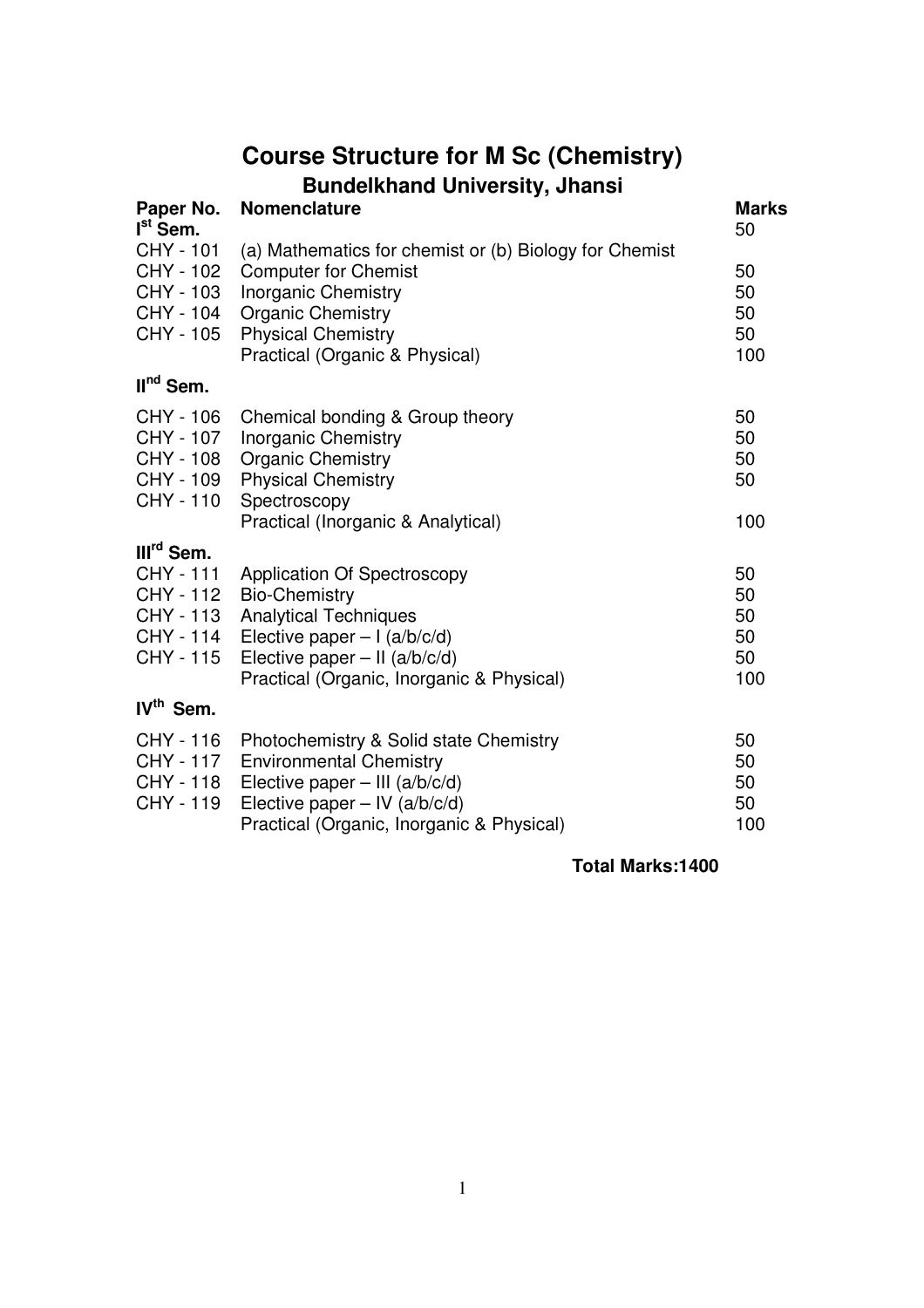## **I st Semester**

## **CHY - 101: (a) Mathematics for chemist:**

- 1. Vector and matrix algebra
- 2. Differential calculus
- 3. Integral calculus
- 4. Elementary differential equations
- 5. Permutation and probability
- 6. Statistics

## **Or (b) Biology for Chemist**

- 1. Cell structure and function
- 2. Carbohydrates
- 3. Lipids
- 4. Proteins
- 5. Nucleic acid

## **CHY - 102: Computer for Chemist:**

- 1. Introduction to computers and computing,
- 2. Computer programming in FORTRAN / Basic
- 3. Programming in Chemistry
- 4. Use of Computer Programmes

## **CHY - 103: Inorganic Chemistry**

- 1. Stereochemistry and Bonding in Main Group Compounds,
- 2. Metal Ligand Equilibria in Solution,
- 3. Metal-Ligands Bonding,
- 4. Metal π-Complexes,
- 5. Isopoly and Heteropoly Acids and Salts.

#### **CHY - 104: Organic Chemistry**

- 1. Nature of bonding in organic molecules:
- 2. Stereochemistry
- 3. Reaction mechanism- Structure and reactivity
- 4. Pericyclic Reactions

## **CHY - 105: Physical Chemistry**

#### **1. Quantum Chemistry**

- (a) Introduction to Exact quantum mechanical results
- (b) Approximate methods
- (c) Angular momentum
- (d) Electronic structure of atoms
- (e) Molecular orbital theory

## **2. Thermodynamics:**

- (a) Classical thermodynamics
- (b) Statistical thermodynamics:
- (c) Non Equilibrium thermodynamics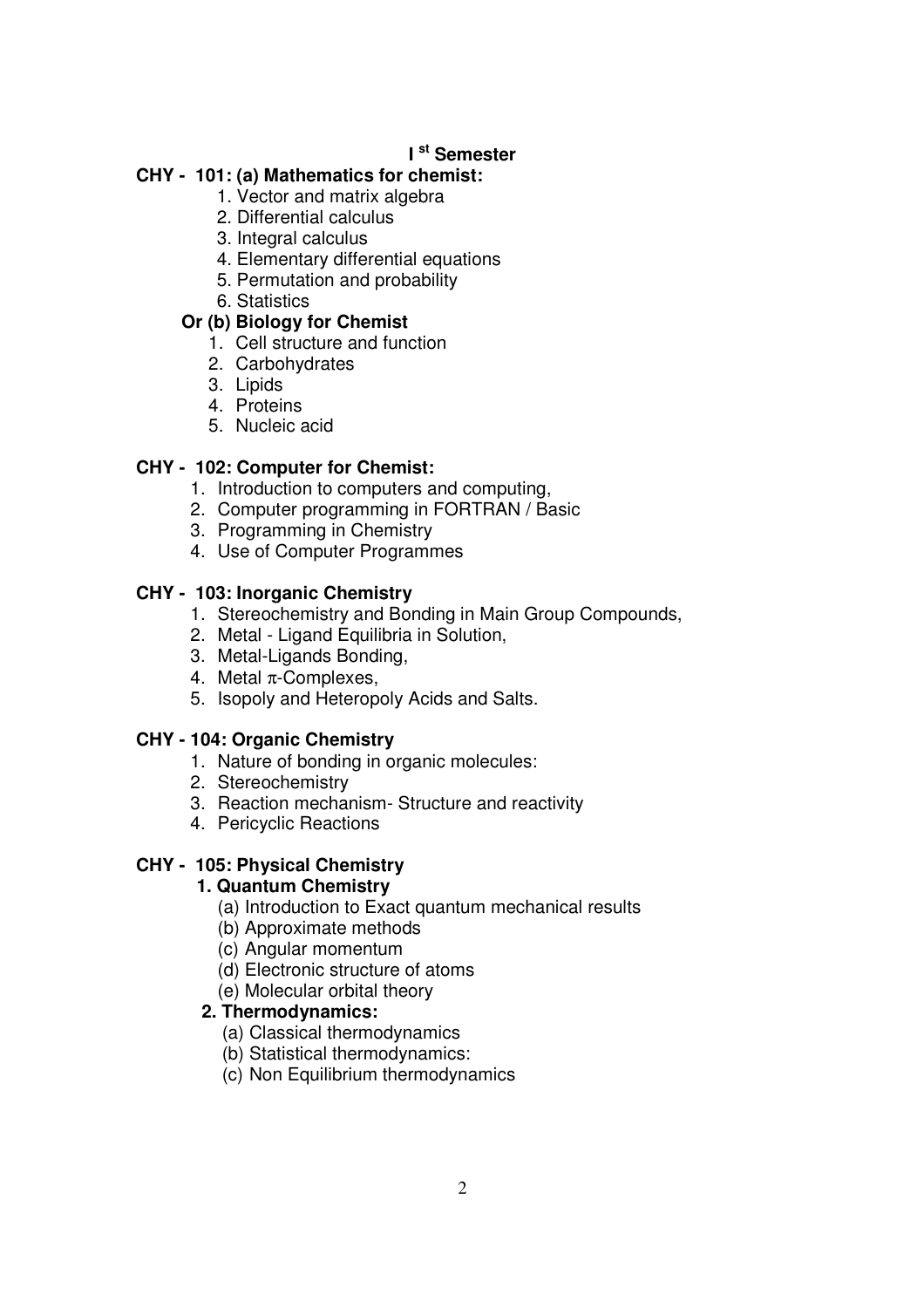#### **CHY - 101: (a) Mathematics for Chemist**

- **1. Vector and matrix algebra: A. Vectors** Vectors, dot, cross and triple products etc. the gradient, divergence & curl, vector calculus, Gauss' theorem, divergence theorem. **B. Matrix algebra**: addition and multiplication, inverse, adjoint and transpose of matrices, special matrices (symmetric, skew symmetric, hermitian, skew hermitian, unit, diagonal, unitary etc) and their properties, matrix equations: homogeneous, non homogeneous linear equations and conditions for the solution, linear dependence and independence, introduction to vector spaces, matrix eigenvalues and eigenvectors, diagonalization, determinants (examples from Huckel theory), introduction to tensors, polarizability and magnetic susceptibility as examples.
- **2. Differential calculus:** Functions, continuity and differentiability, rules for differentiation, applications of differential calculus including maxima and minima (examples related to maximally populated rotational energy levels, Bohr's radius and most probable velocity from Maxwell distribution etc), exact and inexact differentials with their applications to thermodynamic properties.
- **3. Integral calculus**: basic rules for integration, integration by parts, partial fraction and substitution, reduction formulae, applications of integral calculus, functions of several variables, partial differentiation, co-ordinate transformations (e.g. Cartesian to spherical polar, curve sketching.
- **4. Elementary differential equations:** variables-separable and exact firstorder differential equations, homogeneous, exact and linear equations, applications to chemical kinetics, secular equilibria, quantum chemistry etc, solutions of differential equations by the power series method, Fourier series, solutions of harmonic oscillator and legendre equation etc, spherical harmonics, second order differential equations and their solutions.
- **5. Permutation and probability:** permutations and combinations, probability and probability theorems, probability curves, average, root mean square and most probable errors, example from the kinetic theory of gases etc, curve fitting (including least squares fit etc) with a general polynomial fit.
- **6. Statistics:** mean, median, mode, standard deviations, and Correlation coefficient, student t-test.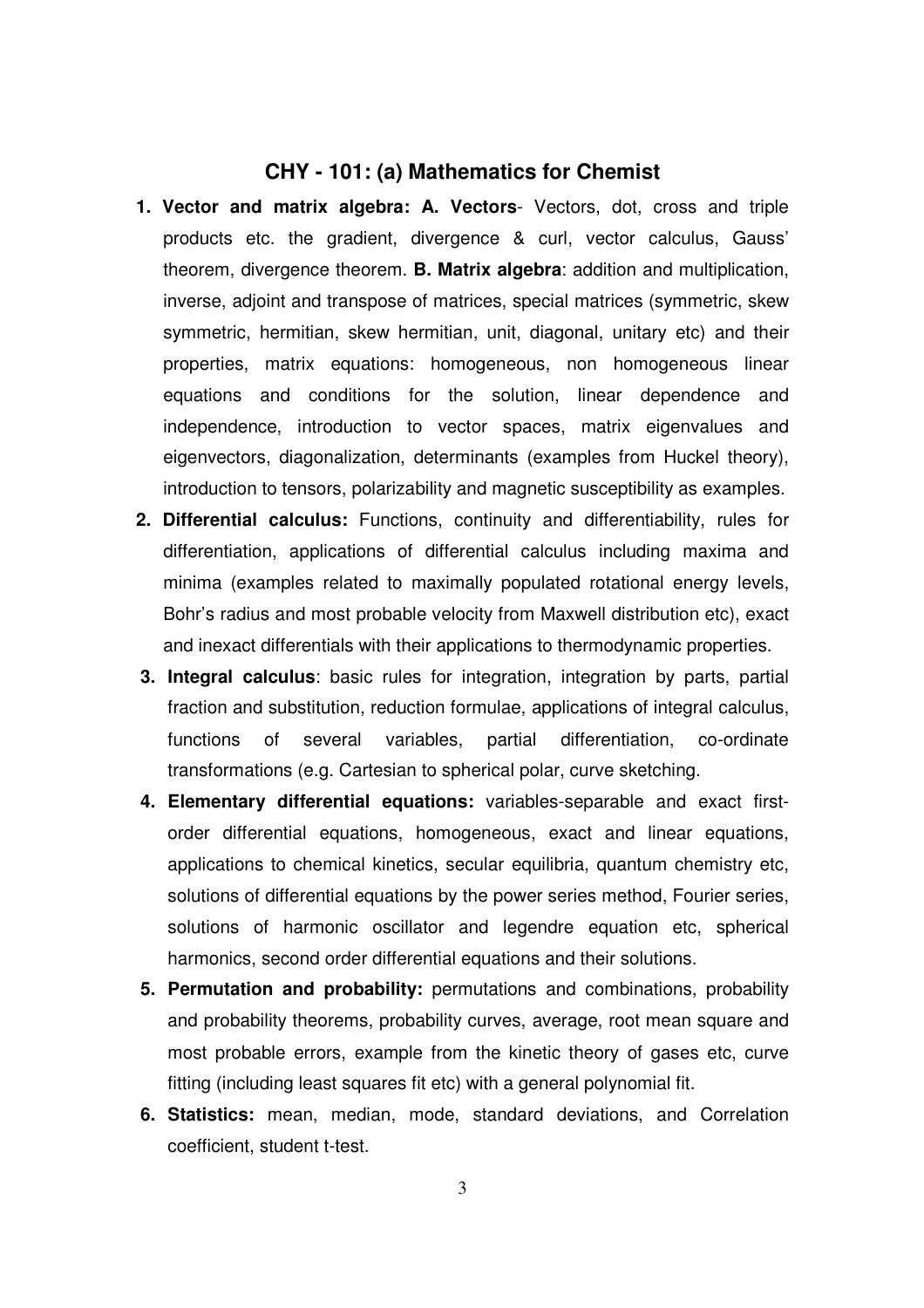## **Or CHY - 101**: **(b) Biology for Chemist**

- **1. Cell structure and function:** structure of prokaryotic and eukaryotic cells, intracellular organelles and their functions, comparison of plant and animal cells, overview of metabolic processes-catabolism and anabolism, ATP- the biological energy currency, origin of life- unique properties of carbon, chemical evolution and rise of living systems, introduction to biomolecules, building blocks of bio-macromolecules.
- **2. Carbohydrates:** conformation of monosaccharides, structure and functions of important derivatives of monosaccharides like glycosides, deoxy sugars, myoinosital, amino sugars, N-acetylmuramic acid, sialic acid, disaccharides and polysaccharides, structural polysaccharides-cellulose and chitin, storage polysaccharides-starch and glycogen, structure and biological functions of glucosaminoglycans or mucopolysaccharides, carbohydrates of glycoproteins and glycolipids, role of sugars in biological recognition, blood group substances, ascorbic acid, carbohydrate metabolism-Krebs' cycle, glycolysis, glycogenesis and glycogenolysis, gluconneogenesis, pentose phosphate pathway.
- **3. Lipids:** Fatty acids, essential fatty acids, structure and function of triacylglycerols, glycerophopholipids, sphingolipids, cholesterol, bile acids, prostaglandins, lipoproteins-composition and function, role in atherosclerosis, properties of lipid aggregates-micelles, bilayers, liposomes and their possible biological functions, biological membranes, fluid mosaic model of membrane structure, lipid metabolism-β-oxidation of fatty acids.
- **4. Proteins:** chemical and enzymatic hydrolysis of proteins to peptides, amino acid sequencing, secondary structure of proteins, forces responsible for holding of secondary structures, α-helix, β-sheets, super secondary structure, triple helix structure of collagen, tertiary structure of protein-folding and domain structure, quaternary structure, amino acid metabolismdegradation and biosynthesis of amino acids, sequence determination: chemical/enzymatic/ mass spectral/racemization /detection, chemistry of oxytocin and tryptophan releasing hormone (TRH).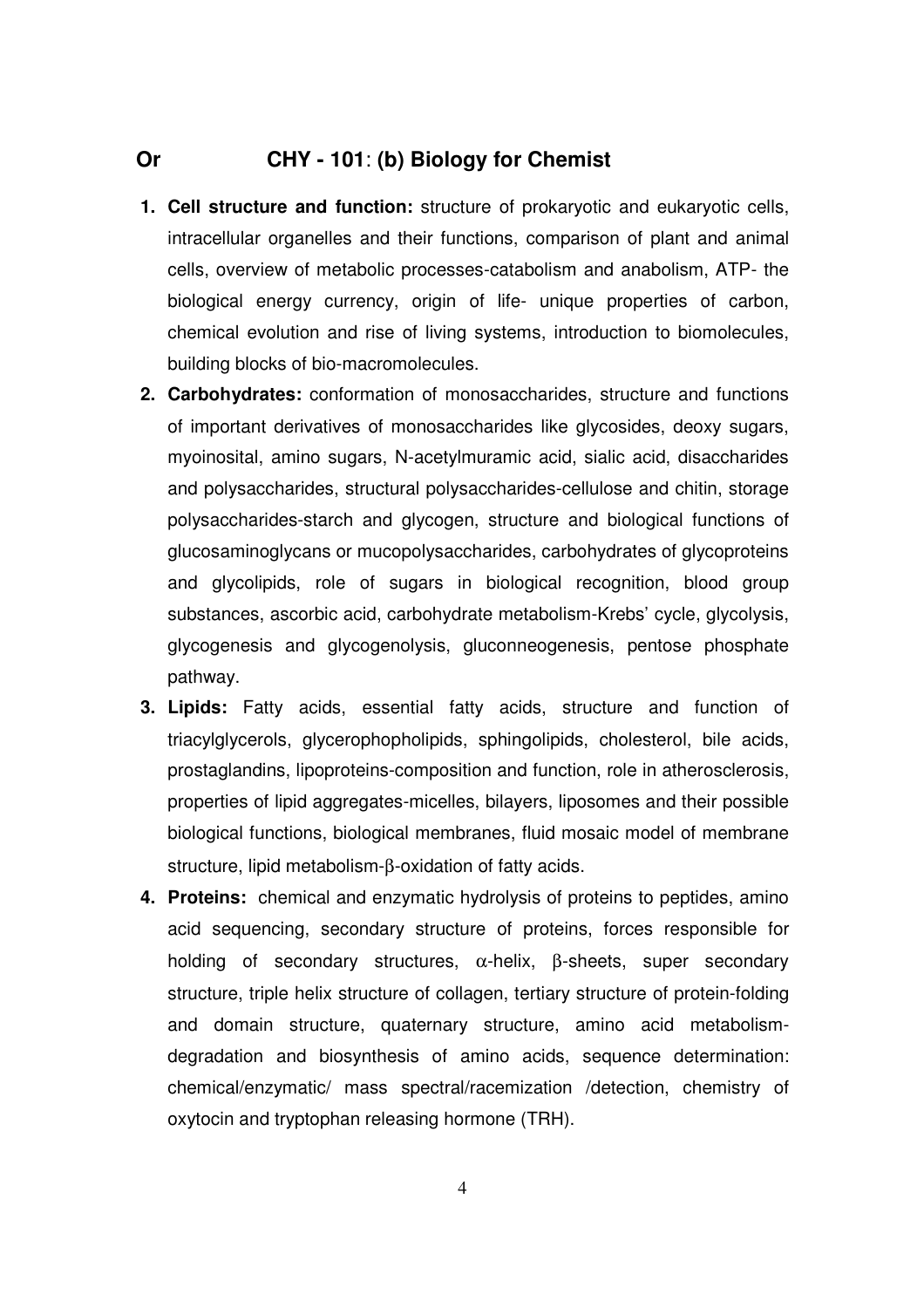**5. Nucleic acids:** purine and pyrimidine bases of nucleic acids, base pairing via H-bonding, structure of ribonucleic acid (RNA) and deoxyribonucleic acid (DNA), double helix model of DNA and forces responsible for holding it. Chemical and enzymatic hydrolysis of nucleic acids, the chemical basis for heredity, an overview of replication of DNA, transcription, transpation and genetic code, chemical synthesis of mono and tri nucleosides.

## **CHY - 102: Computer for Chemist**

- **1. Introduction to computers and computing:** Basic structure and functioning of computers with a PC as an illustrative example, Memory, I/O devices, secondary storage, computer language, operating systems with DOS as an example, introduction to UNIX and WINDOWS, data processing, principles of programming, algorithms and flow-charts.
- **2. Computer programming in FORTRAN / Basic**: Elements of the computer language, constants and variables, operations and symbols, expressions, arithemetic assignment statement, input and output. Format statement, termination statements, and branching statements such as IF or GO TO statement. Logical variables double precision variables, subscribed variables and Dimension, DO statement, FUNCTION and SUBROUTINE, COMMON and DATA statements.
- **3. Programming in Chemistry:** Development of small computer codes involving simple formulae in chemistry, such as Vander Waals equation, pH titration, kinetics, radioactive decay, evaluation of lattice energy and ionic radii from experimental data, linear simultaneous equations to solve secular equations within the Huckel's theory, elementary structural features such as bond lengths, bond angles, dihedral etc of molecules extracted from a database such as Cambridge data base.
- **4. Use of Computer Programmes**: The students will learn how to operate a PC and how to run standard programmes and packages, execution of linear regression, X-Y plot, numeriacal integration and differentiation as well as differential equation solution programmes, monte carlo and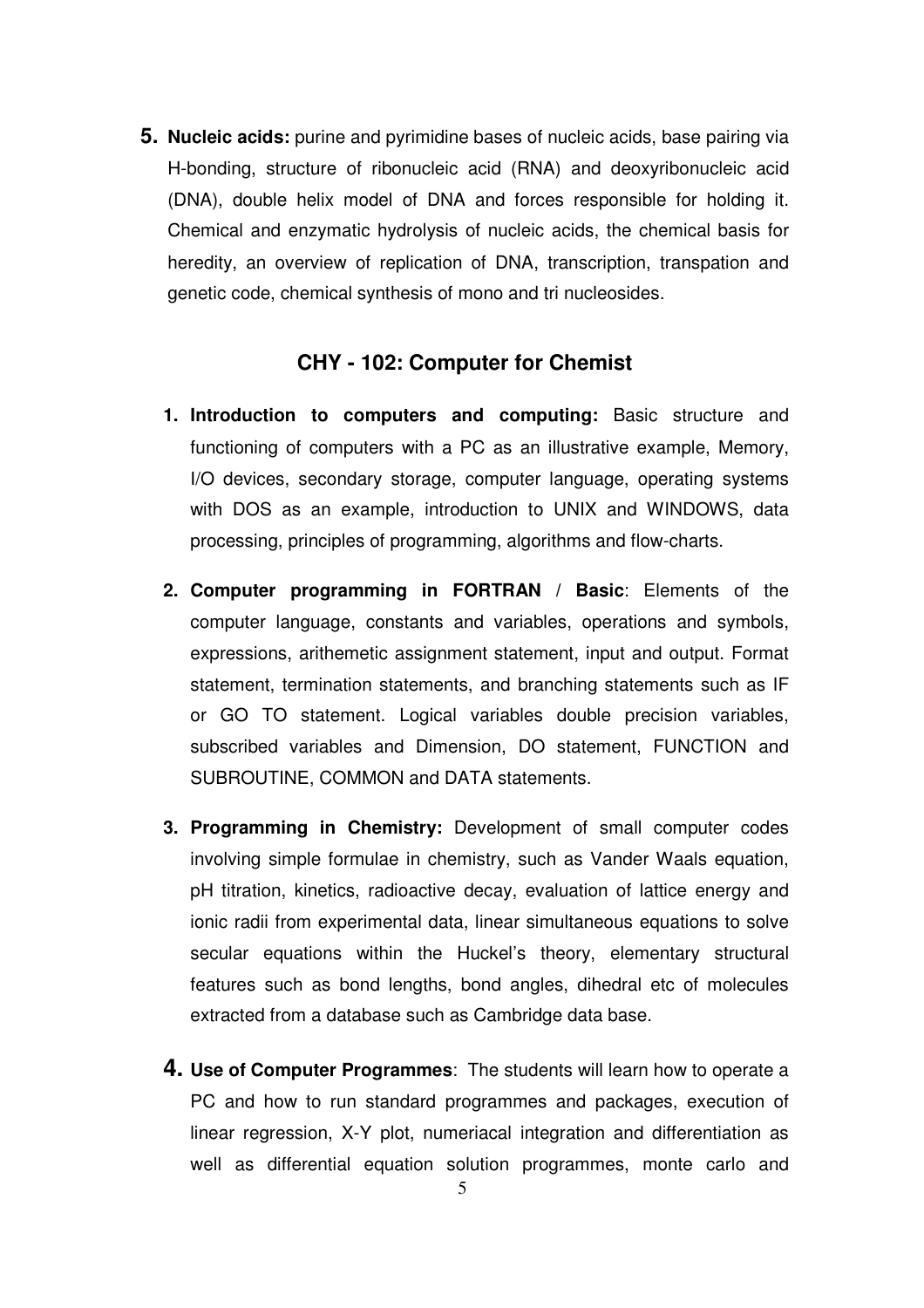molecular dynamics, programmes with data preferably from physical chemistry laboratory, further, the students will operate one or two or the packages such as MATLAB, EASYPLOT, LOTUS, FOXPRO, FOXPRO and Word processing software such as WORDSTAR/MS-WORD.

## **CHY - 103: Inorganic Chemistry**

- **1. Stereochemistry and Bonding in Main Group Compounds:** VSEPR, Walsh diagram (tri- and penta- atomic molecules),  $d_{\pi}$ - $p_{\pi}$  bonds, Bent rule and energetics of hybridization, some simple reactions of covalently bonded molecules.
- **2. Metal Ligand Equilibria in Solution:** Stepwise and overall formation constants and their interaction, trends in stepwise constants, factors affecting the stability of metal complexes with reference to the nature of metal ion and ligand, chelate effect and its thermodynamic origin, determination of binary formation constants by pH-metry and spectrophotometry.
- **3. Metal-Ligands Bonding:** Crystal field splitting in an octahedral and tetrahedral field, factors affecting the crystal field stabilizing energy, consequence of crystal field splitting, Dynamic & Static John-Teller Effect, Limitation of crystal field theory, Site selection in spinals, molecular orbital theory, octahedral, tetrahedral and square planar complexes,  $\pi$ -bonding and molecular orbital theory.
- **4. Metal** π**-Complexes:** Metal carbonyls, structure and bonding, vibrational spectra of metal carbonyls for bonding and structural elucidation, important reactions of metal carbonyls, preparation, bonding, structure and important reactions of transition metal nitrosyl, dinitrogen and dioxygen complexes, tertiary phosphine as ligands.
- **5. Isopoly and Heteropoly Acids and Their Salts**.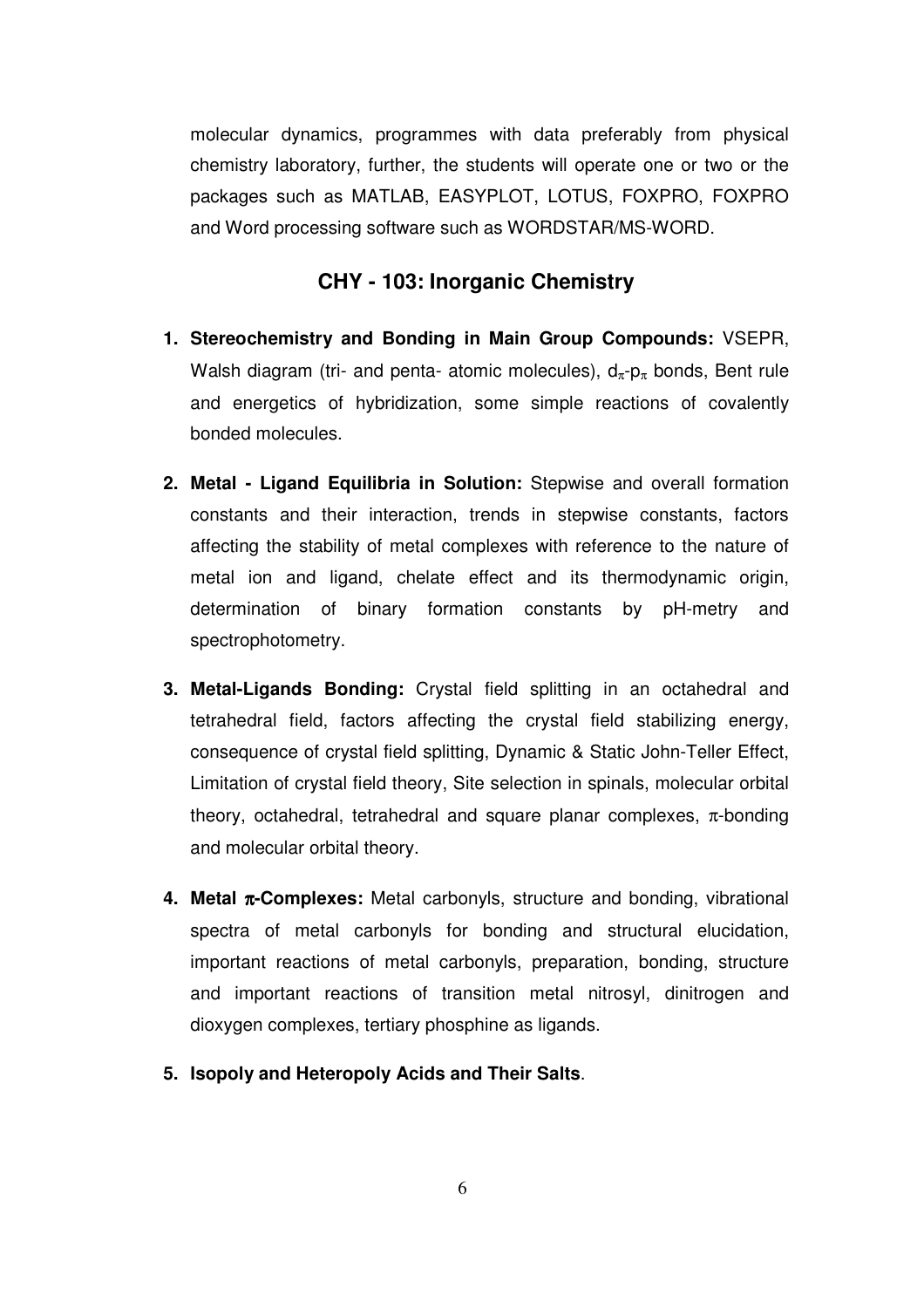### **CHY - 104: Organic Chemistry**

- **1. Nature of bonding in organic molecules:** Delocalized chemical bonding-conjugation, cross conjugation, resonance, hyperconjugation, bonding in fullerenes, tautomerism, Aromaticity in benzenoid and nonbenzenoid compounds, alternant and non-alternant hydrocarbons, Huckel's rule, energy level of  $\pi$ -molecular orbitals, annulenes, antiaromaticity, ψ-aromaticity, homo-aromaticity, PMO approach, bonds weaker than covalent – addition compounds, crown ether complexes and cryptands, inclusion compounds, cyclodextrins, catenanes and rotaxanes.
- **2. Stereochemistry:** Conformational analysis of cycloalkanes, decalins, effect of conformation on reactivity. Conformation of sugar, steric strain due to unavoidable crowding, elements of symmetry, chirality, molecules with more than one chiral center, threo and erythro isomers, methods of resolution, optical purity, enantiotopic and diastereotopic atoms, groups and faces, stereospecific and stereoselective synthesis, asymmetric synthesis, optical activity in the absence of chiral carbon (biphenyls, allenes and spiranes), chirality due to helical shape, stereochemistry of the compounds containing nitrogen, sulphur and phosphorus.
- **3. Reaction mechanism- Structure and reactivity:** Types of mechanisms, types of reactions, thermodynamic and kinetic requirements, kinetic and thermodynamic control, Hammond's postulate, Curtin-Hammett principle, potential energy diagrams, transition states and intermediates, methods of determining mechanisms, isotope effects, hard and soft acids and bases, generation, structure, stability and reactivity of carbocations, free radicals, carbenes and nitrenes, effect of structure on reactivity-resonance and field effects, steric effect, quantitative treatment, the Hammett equation and linear free energy relationship, substitutent and reaction constants, Taft equation.
- **4. Pericyclic Reactions:** Molecular orbital symmetry, Frontier orbitals of ethylene, 1, 3-butadiene, 1,3,5-Hexatriene and allyl system, classification of pericyclic reactions, Woodward-Hoffmann correlation diagrams, FMO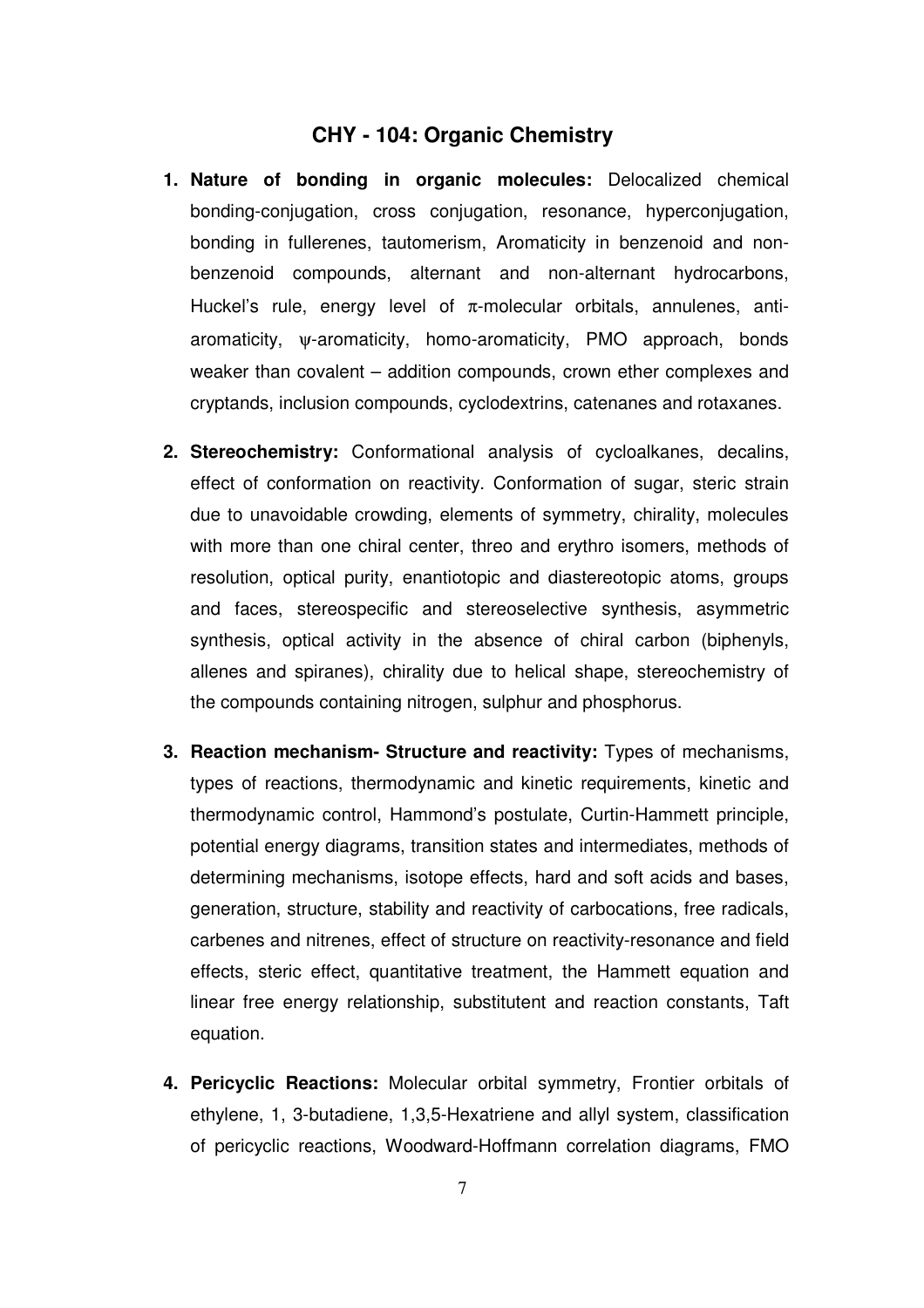and PMO approach, Electrocyclic reactions-conrotatory and disrotatory motions, 4n and 4n + 2 systems,  $2 + 2$  addition of ketenes, 1, 3dipolar cycloadditions and cheleotropic reactions. Sigmatropic rearrangementssuprafacial and antarafacial shifts of H, sigmatropic shifts involving carbon moieties, 3,3-and 5,5-sigmatropic rearrangements, claisen, cope and azacope rearrangements, fluxional tautomerism, Ene reaction.

## **CHY - 105: Physical Chemistry**

#### **1. Quantum Chemistry**

- **A. Introduction to Exact quantum mechanical results:** The Schrodinger equation and the postulates of quantum mechanics, discussion of solutions of the Schrodinger equation to some model systems viz., particle in a box, the harmonic oscillator, the rigid rotor, the hydrogen atom.
- **B. Approximate methods:** The variation theorem, linear variation principle, perturbation theory (first order and non-degenerate). Applications of variation method and perturbation theory to the helium atom.
- **C. Angular momentum:** Ordinary angular momentum, generalized angular momentum, eigen functions for angular momentum, eigen values of angular momentum, operator using ladder operators, addition of angular momenta, spin, antisymmetry and pauli exclusion principle.
- **D. Electonic structure of atoms**: Electronic configuration, Russell-Saunders terms and coupling schemes, Slater-Condom parameters, term seperation energies of the  $p<sup>n</sup>$  configuration, term seperation energies for the d<sup>n</sup> configurations, magnetic effects: spin-orbit coupling and Zeeman splitting, introduction to the methods of self-consistent field, the virial theorem.
- **E. Molecular orbital theory**: Huckel theory of conjugated systems, bond order and charge density calculations, applications to ethylene, butadiene, cyclopropeneyl radical, cyclobutadiene etc, introduction to external Huckel theory.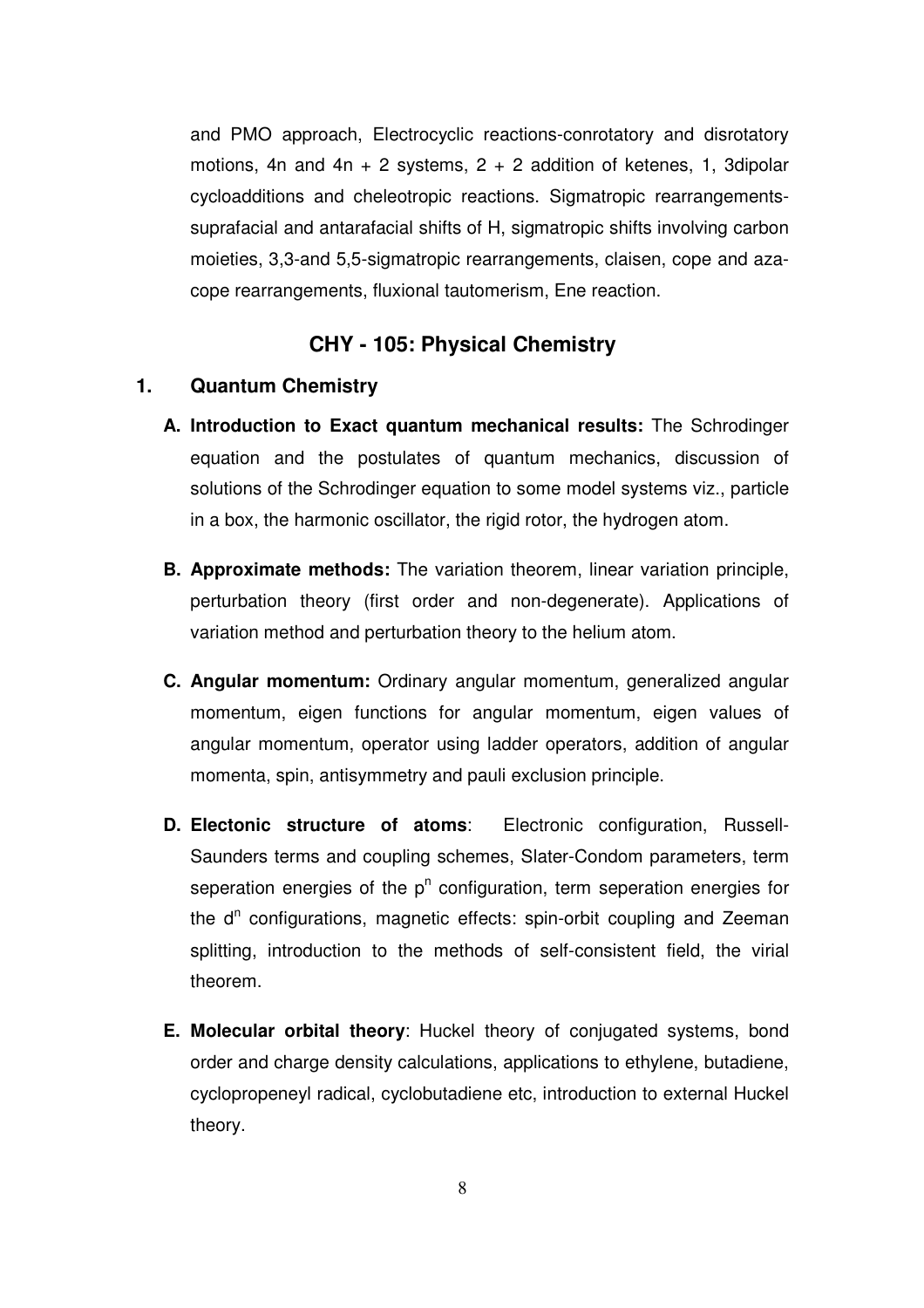#### **2. Thermodynamics:**

- **A. Classical thermodynamics**: Brief resume of concepts of laws of thermodynamics, free energy, chemical potential and entropies, partial molar free energy, partial molar volume and partial molar heat content and their significances, determinations of these quantities, concept of fugacity and determination of fugacity. Non-ideal systems: Excess functions for non-ideal solutions, activity, activity coefficient, Debye-Huckel theory for activity coefficient of electrolytic solutions, determinations of activity and activity coefficients, ionic strength, application of phase rule to three component systems, second order phase transitions.
- **B. Statistical thermodynamics**: Concept of distribution, thermodynamic probability and most probable distribution, Ensemble averaging, postulates of ensemble averaging, canonical, grand canonical and microcanonical ensembles, corresponding distribution laws (Using Lagrange's method of undetermined multipliers), partition functionstranslational, rotational, vibrational and electronic partion functions, calculation of thermodynamic properties in terms of partition functions, applications of partition functions, heat capacity behaviour of solidschemical equilibria and equilibrium constant in terms of partition functions, Fermi-dirac statistics, distribution law and applications to metal, boseeinstein statics-distribution law and application to helium.
- **C. Non Equilibrium thermodynamics**: Thermodynamic criteria for nonequilibrium states, entropy production and entropy flow, entropy balance equations for different irreversible processes (e.g. heat flow, chemical reaction etc), transformations of the generalized fluxes and forces, non equilibrium stationary states, phenomenological equations, microscopic reversibility and Onsager's reciprocity relations, electrokinetic phenomena, diffusion, electric conduction, irreversible thermodynamics for biological systems, coupled reactions.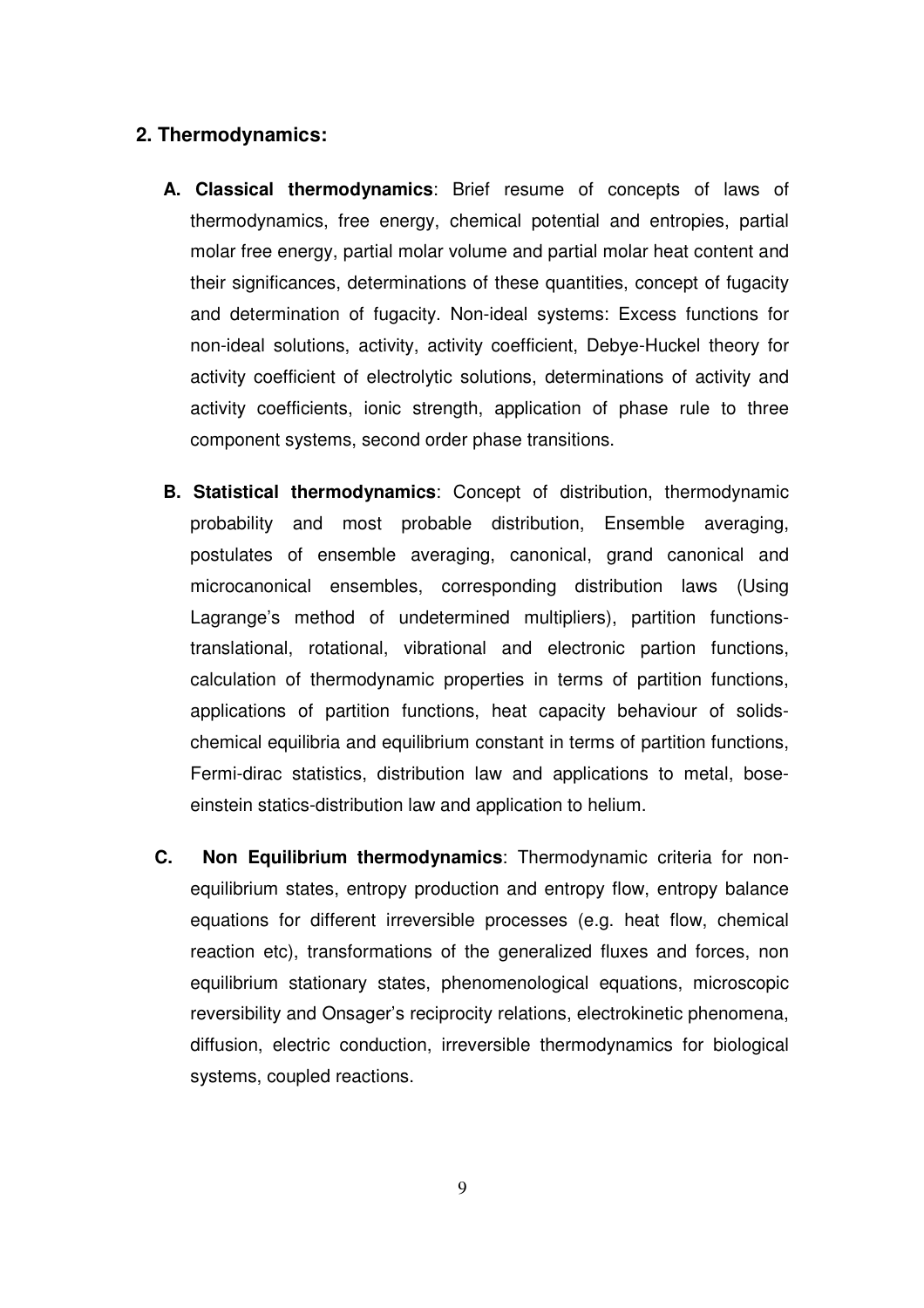# **Syllabus of M Sc Chemistry Practical (Ist Semester)**

M M 100 (30 + 25 + 25 + Viva 10 + Record 10)

(Inorganic, Organic and Physical)

#### **Qualitative and quantitative analysis in Inorganic Chemistry**

- **(a) Less common metlions**: Ti, Mo, W, Ti, Zr, Th, V, U (two metal ions in cationic/anionic forms)
- (**b) Insolubles** oxides, sulphates and halides

#### **Chromatography**

Separation of cations and anions by

- (a) Paper Chromatography
- (b) Column Chromatography -Ion exchange.

#### **Organic Chemistry:**

#### **Qualitative Analysis**

Separation, purification and identification of compounds of binary mixture (one liquid and one solid) using TLC and column chromatography, chemical tests. IR spectra to be used for functional group identification.

#### **Organic Synthesis Acetylation:**

Acetylation: Acetylation of cholesterol and separation of cholesteryl acetate by column chromatography

Oxidation: Adipic acid by chromic acid, oxidation of cyclohexanol

Grignard reaction: Synthesis of triphenylmethanol from benzoic acid

#### **Physical Chemistry:**

#### **Error Analysis and Statistical Data Analysis**

Errors, types of errors, minimization of errors, error distribution curves, precision, accuracy and combination; statistical treatment for error analysis, student 't' test, null hypothesis, rejection criteria, F & Q test; linear regreession analysis, curve fitting.

Apparatus: burette, pipette and standard flask.

#### **Adsorption**

To study surface tension - concentration relationship for solutions (Gibbs equation).

#### **Phase Equilibria**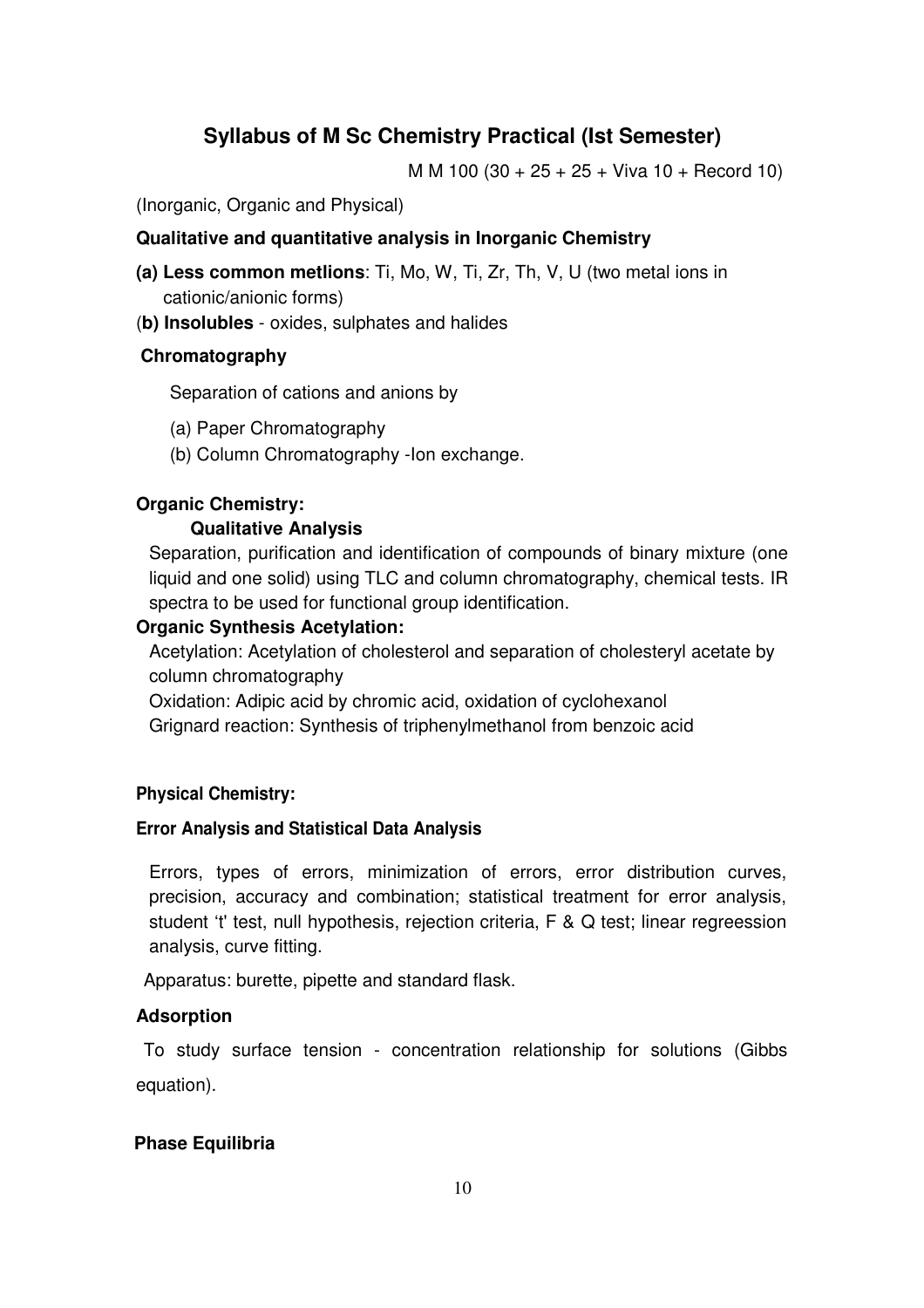- (i) Determination of congruent composition and temperature of a binary system (e.g. diphenylamine-benzophenone system)
- (ii) Determination of glass transition temperature of a given salt (e.g.,  $CaCl<sub>2</sub>$ ) conductometrically.
- (Hi) To construct the phase diagram for three component system (e.g. chloroform-acetic acid-water).

## **Chemical Kinetics**

- (i) Determination of the effect of (a) Change of temperature (b) Change of concentration of reactants aad' catalyst and (c) Ionic strength of the media on the velocity constant of hydrolysis of an ester/ionic reactions.
- (ii) Determination of the velocity constant of hydrolysis of an ester/ionic reaction in micellar media.
- (iii) Determination of the rate constant for the oxidation of iodide ions by hydrogen peroxide studying the kinetics as an iodine clock reaction.
- (iv) Flowing clock reactions (Ref: Experiments in Physical Chemistry by Showmaker)
- (v) Determination of the primary salt effect on the kinetics of ionic reactions and testing of the Bronsted relationship (iodide ion is oxidised by persulphate ion)
- (vi) Oscillatory reaction.

#### **Solutions**

- (i) Determination of molecular weight of non-volatile and nonelectrolyte/electrolyte by cryoscopic method and to determine the activity coefficient of an electrolyte .
- . (ii) Determination of the degree of dissociation of weak electrolyte and to study the deviation from ideal behaviour that occurs with a strong electrolyte.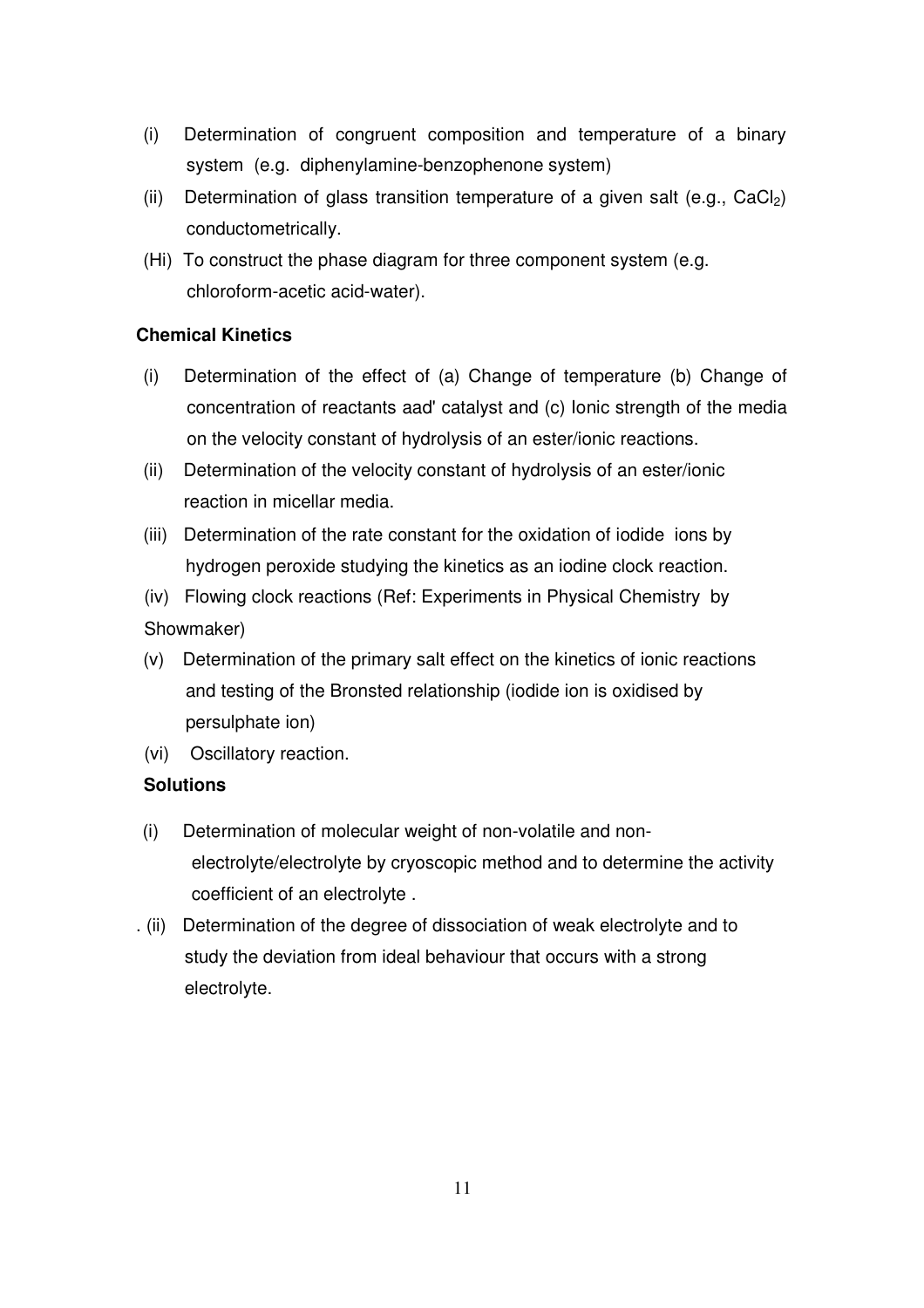# **M Sc – IInd semester**

## **CHY - 106: Chemical bonding & Group theory**

## **CHY - 107: Inorganic Chemistry**

- 1. Reaction mechanism of transition metal complexes
- 2. Electronic spectra and magnetic properties of transition metal complexes
- 3. Metal-Clusters

#### **CHY - 108: Organic Chemistry**

- 1. Aliphatic Nucleophilic substitution
- 2. Aliphatic Electrophilic substitution
- 3. Aromatic Electrophilic substitution
- 4. Aromatic Nucleophilic substitution
- 5. Free radical reactions
- 6. Addition to Carbon-Carbon multiple bonds
- 7. Addition to Carbon Hetero multiple bonds
- 8. Elimination Reactions

## **CHY - 109: Physical Chemistry**

- 1. Chemical Dynamics
- 2. Surface Chemistry
	- (a) Adsorption
	- (b) Micelle
	- (c) Macromolecules
- 3. Electrochemistry

#### **CHY - 110: Spectroscopy**

- 1. Microwave spectroscopy
- 2. Vibrational spectroscopy A. Infrared spectroscopy
	-
	- B. Raman spectroscopy
- 3. Electronic spectroscopy A. Atomic spectroscopy
	-

B. Molecular spectroscopy

- 4. Magnetic resonance spectroscopy
	- a. Nuclear Magnetic resonance spectroscopy
	- b. Electron spin resonance spectroscopy
	- c. Nuclear Quadrupole resonance spectroscopy:
- 5. X-ray Diffraction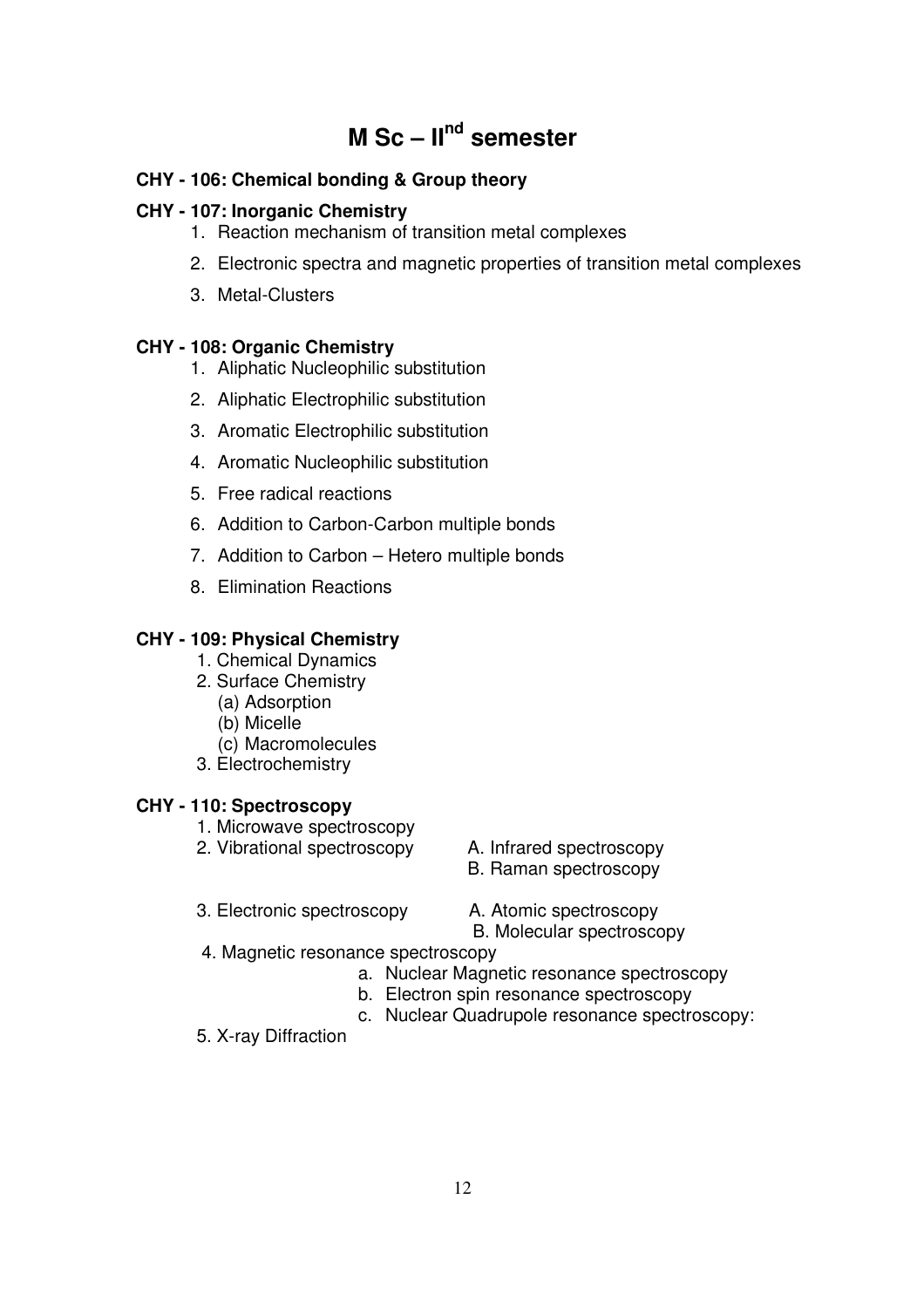## **CHY - 106: Chemical bonding & Group theory**

#### **1. Concepts in Molecular Orbital and Valence Bond Theory:**

Quantitive MO theory: Huckel molecular orbital (HMO) method as applied to ethane, allyl and butadiene, Qualitative MO theory, Ionization potential, Electron affinities, MO energy levels, Orbital symmetry, Orbital interaction diagrams, MO of simple Organic systems such as ethane, allyl, butadiene, methane and methyl group, conjugation, hyper conjugation and aromaticity.

Valence Bond (VB) Configuration: Mixing Diagrams, relationship between VB configuration mixing and resonance theory, reaction profiles, potential energy diagrams, curve-crossing model-nature of activation barrier in chemical reactions.

#### **2. Supramolecular Chemistry:**

Properties of covalent bonds: Bond length, Inter bond – angles, Force constant, bond and molecular dipole moments. Molecular and bond polarizability, bond dissociation enthalpy, Intermolecular forces, hydrophobic effects, electrostatic, induction, dispersion and resonance energy, Magnetic interactions, magnitude of interaction energy, forces between macroscopic bodies, medium effects, hydrogen bond.

Principles of molecular association and organization as exemplified in biological macromolecules like enzymes, nucleic acids, membranes and model systems like micelles and vesicles. Molecular receptors and design principles, cryptands, cyclophanes, calixeranes, cyclodextrines, supramolecular reactivity and catalysis, molecular channels and transport processes, molecular devices and nanotechnology.

**3. Symmetry and group theory in chemistry:** symmetry elements and symmetry operation, definition of group, subgroup, relation between orders of a finite group and its subgroup, conjugacy relation and classes, point symmetry group, schonfiles symbols, representations of groups by matrices (representation for the  $C_n$ ,  $C_{nv}$ ,  $C_{nh}$ ,  $D_{nh}$  etc groups to be worked out explicity). character tables and their use, spectroscopy.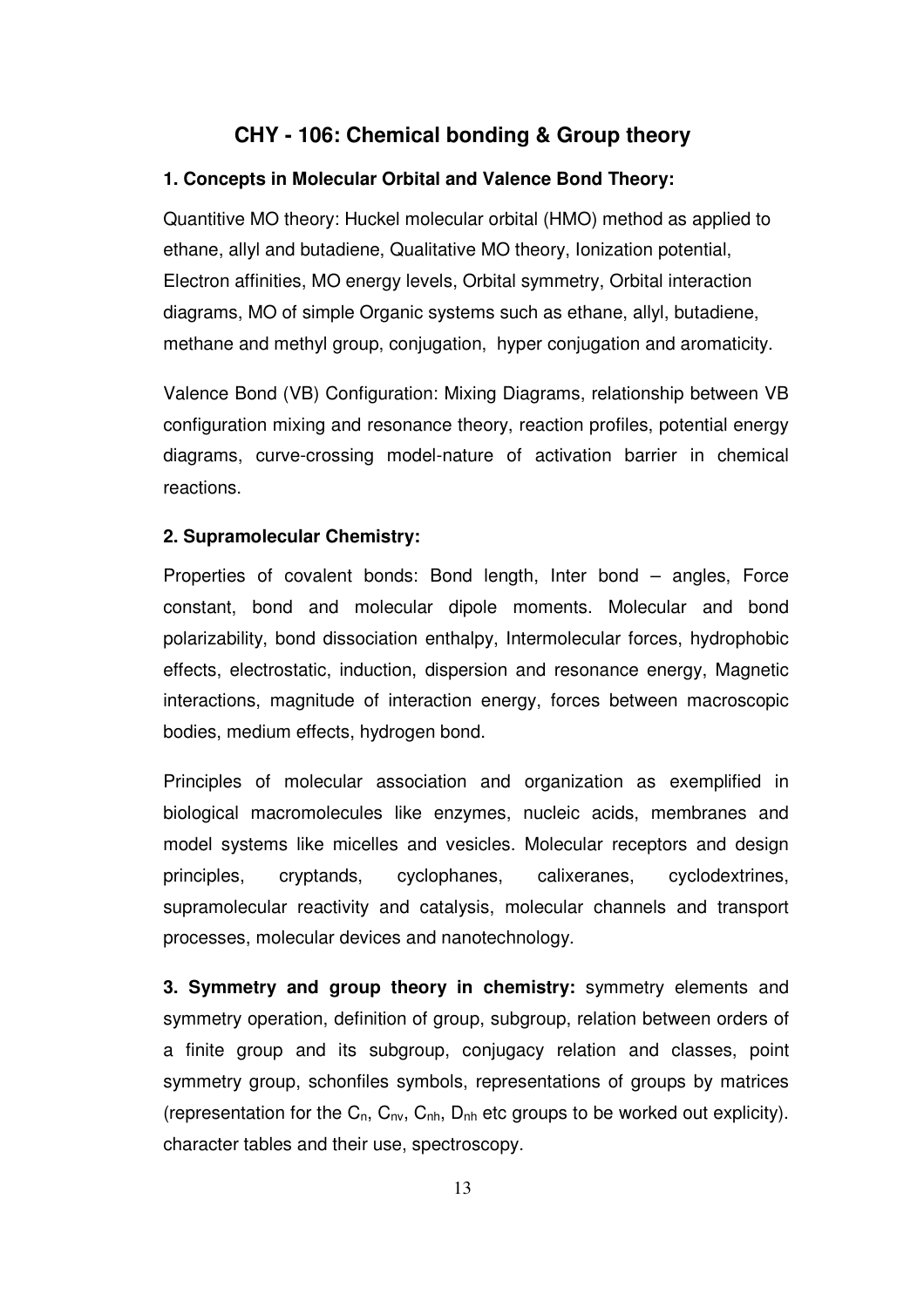#### **CHY - 107: Inorganic Chemistry**

- **1. Reaction mechanism of transition metal complexes**: Energy profile of a reaction, reactivity of metal complexes, inert and labile complexes, kinetic application of valence bond and crystal field theories, kinetics of octahedral substitution, acid hydrolysis, factors affecting acid hydrolysis, base hydrolysis, conjugate base mechanism, direct and indirect evidences in favor of conjugate mechanism, anation reactions, reactions without metal ligand bond cleavage, substitution reactions in square planar complexes, the trans effect, mechanism of the substitution reaction, redox reactions, electron transfer reactions, mechanism of one electron transfer reactions, outer-sphere type reactions, cross reactions and Marcus-hush theory, inner sphere type reactions.
- **2. Electronic spectra and magnetic properties of transition metal complexes:** Spectroscopic ground states, correlation, Orgel and Tanabe -Sugano diagrams for transition metal complexes (d<sup>1</sup>-d<sup>9</sup> states), calculations of Dq, B and β parameters, charge transfer spectra, spectroscopic method of assignment of absolute configuration in optically active metal chelates and their stereochemical information, anomalous magnetic moments, magnetic exchange coupling and spin crossover.
- **3. Metal-Clusters:** Higher boranes, carboranes, metalloboranes and metallocarboranes, metal carbonyl and halide clusters, compounds with metal-metal multiple bonds.

## **CHY - 108: Organic Chemistry**

**1. Aliphatic Nucleophilic substitution:** The  $S_N^2$ ,  $S_N^1$ , mixed  $S_N^2$  and  $S_N^1$ , and SET mechanism, the neighboring group mechanism, neighboring group participation by  $\pi$  and  $\sigma$  bonds, anchimeric assistance, classical and non classical carbocations, phenonium ions, norbornyl system, common carbocation rearrangements, application of NMR spectroscopy in the detection of carbocations, the Sn' mechanism, nucleophilic substitution at an allylic, aliphatic trigonal and vinylic carbon, reactivity effects of substrate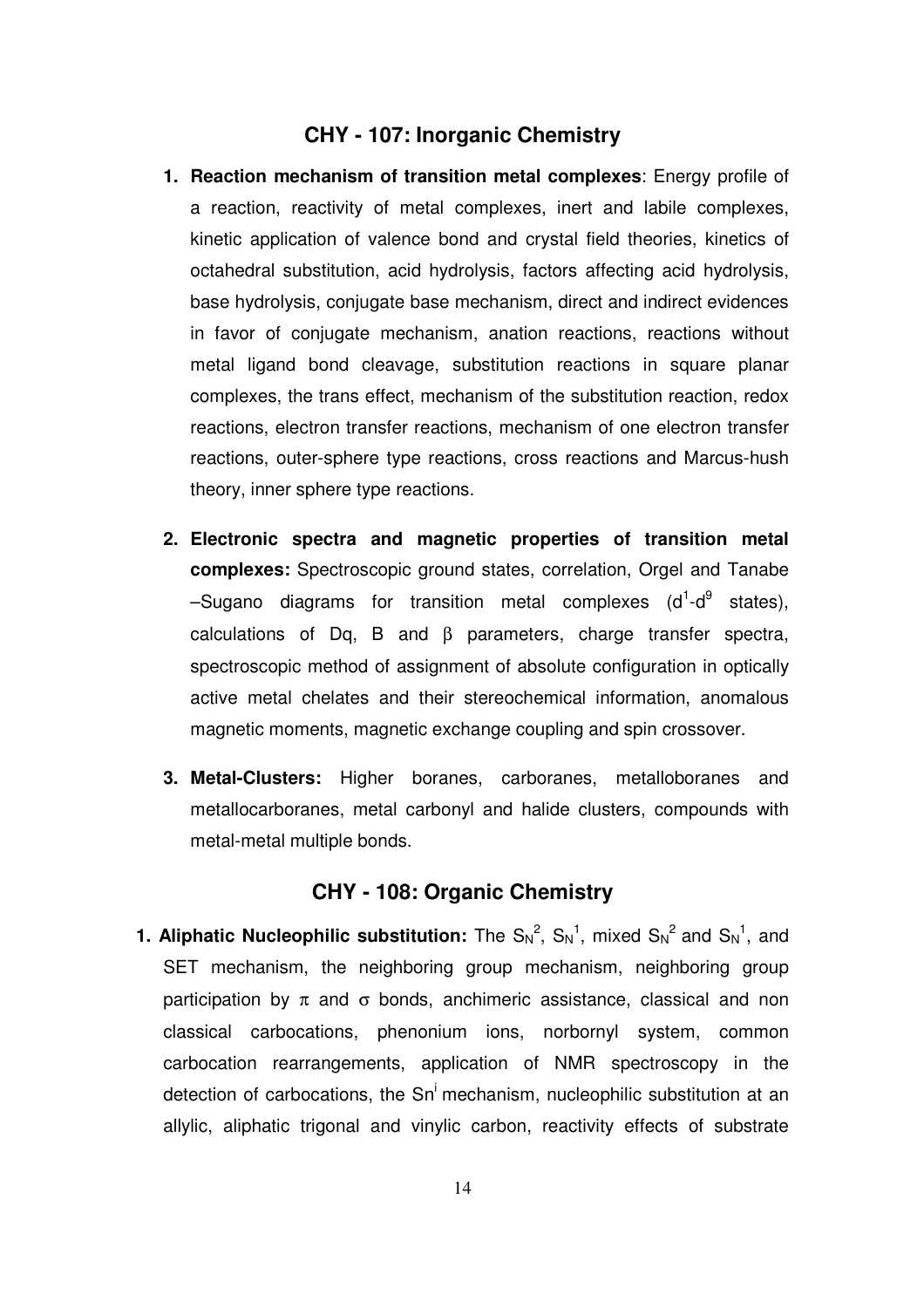structure, attacking nucleophile, leaving group and reaction medium, phase transfer catalysis and ultrasound, ambident nucleophile, regioselectivity.

- 2. **Aliphatic Electrophilic substitution:** Biomolecular mechanism-S $\varepsilon^2$  and S $\varepsilon^1$ , The  $S_E^{-1}$  mechanism, electrophilic substitution accompanied by double bond shifts, effect of substrates, leaving group and solvent polarity on the reactivity.
- 3. **Aromatic Electrophilic substitution:** The arenium ion mechanism, orientation and reactivity, energy profile diagrams, the ortho/para ratio, ipso attack, orientation in other ring systems, quantitative treatment of reactivity in substrate and electrophiles, diazonium coupling, vilsmeir reaction, Gatterman Koch reaction.
- 4. **Aromatic Nucleophilic substitution:** The S<sub>N</sub>Ar, S<sub>N</sub>1, benzyne and S<sub>RN</sub>1 mechanisms, reactivity-effect of substrate structure, leaving group and sttacking nucleophile, the Von Richter, Sommlet-Houser and Smiles rearrangements.
- 5. **Free radical reactions:** Types of free radical reactions, free radical substitution mechanism, mechanism at an aromatic substrate, neighboring assistance, reactivity for aliphatic and aromatic substrates at a bridgehead, reactivity in the attacking radicals, the effect of solvents on reactivity. allylic halogenation (NBS), oxidation of aldehydes to carboxylic acids, autooxidation, coupling of alkynes and arylation of aromatic compounds by diazonium salts, Sandmeyer reaction, free radical rearrangement, Hunsdicker reaction.
- 6. **Addition to Carbon-Carbon multiple bonds:** Mechanistic and stereochemical aspects of addition reactions involving electrophiles, nucleophiles and free radicals, regio- and chemoselectivity, orientation and reactivity, addition to cyclopropane ring, hydrogenation of double and triple bonds, hydrogenation of aromatic rings, hydroboration, Michael reaction, sharpless asymmetric epoxidation.
- 7. **Addition to Carbon Hetero multiple bonds:** Mechanism of mechanism of metal hydride reduction of saturated and unsaturated carbonyl compounds,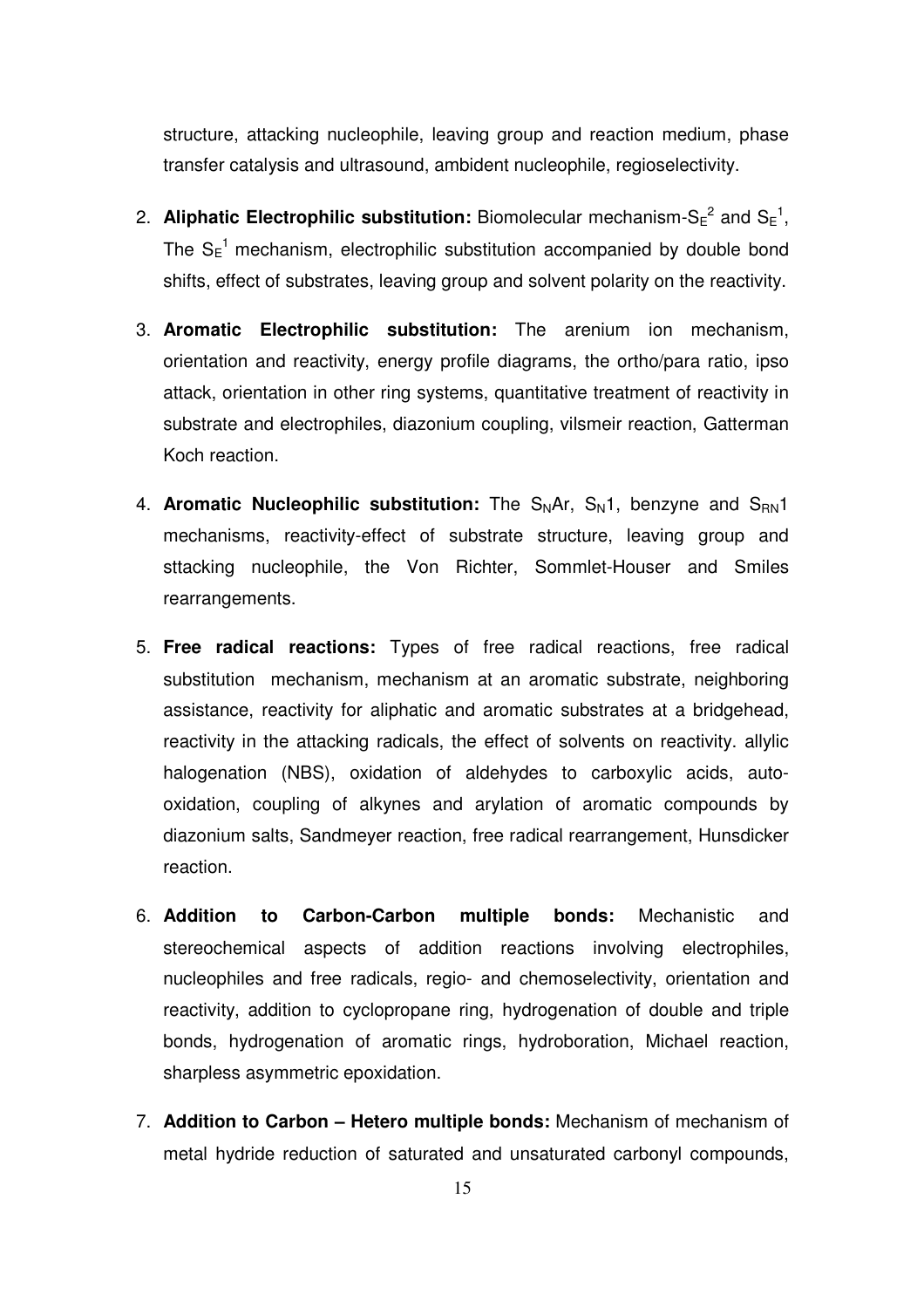acids, esters and nitriles, addition of Grignard reagents, organozinc and organolithium reagents to carbonyl and unsaturated carbonyl compounds, Wittig reaction, mechanism of condensationr involving enolates-aldol, knovenagel, Claisen, Mannich, benzoin, Perkin and Stobbe Reactions. hydrolysis of esters and amides, ammonolysis of esters.

8. **Elimination Reactions:** The  $E^2$ ,  $E^1$  and  $E^1$ cb mechanisms and their spectrum, orientation of the double bond, reactivity - effects of substrate structures, attacking base, the leaving group and the medium, mechanism and orientation in pyrolytic elimination.

## **CHY - 109: Physical Chemistry**

#### **1. Chemical dynamics:**

Methods of determining rate laws, collision theory of reaction rates, steric factor, activated complex theory, Arrhenius equation and the activated complex theory, ionic reactions, kinetic salt effects, steady state kinetics, kinetic and thermodynamic control of reactions, treatment of unimolecular reactions. Dynamic chain (hydrogen-bromine reaction, pyrolysis of acetaldehyde, decomposition of ethane), photochemical (hydrogen-bromine and hydrogen–chloride reactions) and oscillatory reactions (Belousov-Zhabotinsky reaction), homogeneous catalysis, kinetics of enzyme reaction, general features of fast reactions, study of fast reactions by flow method, relaxation method, flash photolysis and the nuclear magnetic resonance method. dynamics of molecular motions, probing the transition state, dynamics of barrierless chemical reactions in solution, dynamics of unimolecular reactions (Lindmann- Hinshelwood and Rice-Ramsperger-Kassel-Marcus [RRKM], theories of unimolecular reactions)

#### **2. Surface Chemistry:**

**A. Adsorption:** Surface tension, capillary action, pressure difference across curved surface (Laplace equation), vapour pressure of droplets (Kelvin equation), Gibbs adsorption isotherm, estimation of surface area (BET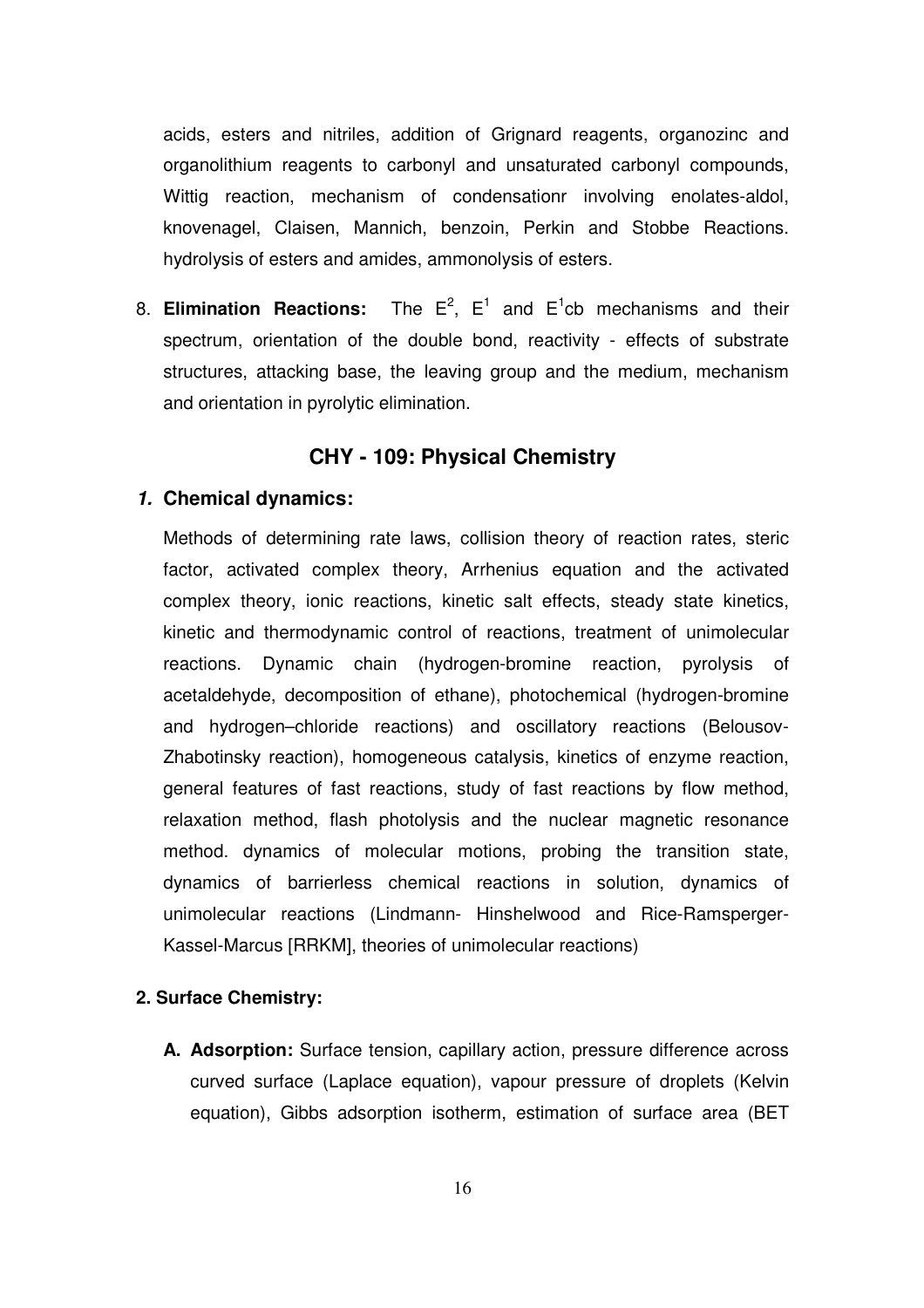equation), surface films on liquids (electro-kinetic phenomenon), catalytic activity at surfaces.

- **B. Micelles:** Surface active agents, classification of surface active agents, micellization, Hydrophobic interaction, Critical Micellar Concentration (CMC), Factors affecting the CMC of Surfactants, Counter Ion Binding to Micelles, Thermodynamics of Micellization-Phase Separation and Mass Action Models, Solubilization, Micro Emulsion, Reverse micelles.
- **C. Macromolecules:** Polymer-Definition, Types of Polymers, Electrically conducting, Fire Resistant, Liquid Crystal Polymers, Kinetics of Polymerization, Mechanism of Polymerization, Molecular Mass, Number and Mass Average Molecular Mass, Molecular Mass Determination (Osmometry, viscometry, Diffusion and light scattering methods), Sedimentation, Chain Configuration of Macromolecules, Calculation of Average Dimensions of Various Chain Structures.
- **3. Electrochemistry:** Electrochemistry of solutions, Debye-Huckel-Onsager electro treatment and its extension, ion solvent intractions, Debye-Huckel-Jerum mode, Thermodynamics of electrified interface equations, Derivation of electro-capillarity, Lippmann equations (surface excess), Methods of determination, structure of electrified interfaces, Guoy –Chapman, Stern, Graham- Devanathan-mottwatts, Tobin, Bockris, Devanathan models, over potentials, exchange current density, derivation of Butler-Volmer equation, Tafel plot, quantum aspects of charge transfer at electrodes-solution interfaces, quantization of charge transfer, tunneling, semiconductor interfaces-theory of double layer at semiconductor, electrolyte solution interfaces, structure of double layer interfaces, effect of light at semiconductor solution interface.

 **Electrocatalysis** – Influence of various parameters, hydrogen electrode. bioelectrochemistry, threshold membrane phenomena, Nernst-Plank equation, Hodges-polarography theory, Ilkovic equation, half wave potential and its significance, introduction to corrosion, homogenous theory, forms of corrosion, monitoring and prevention methods for corrosion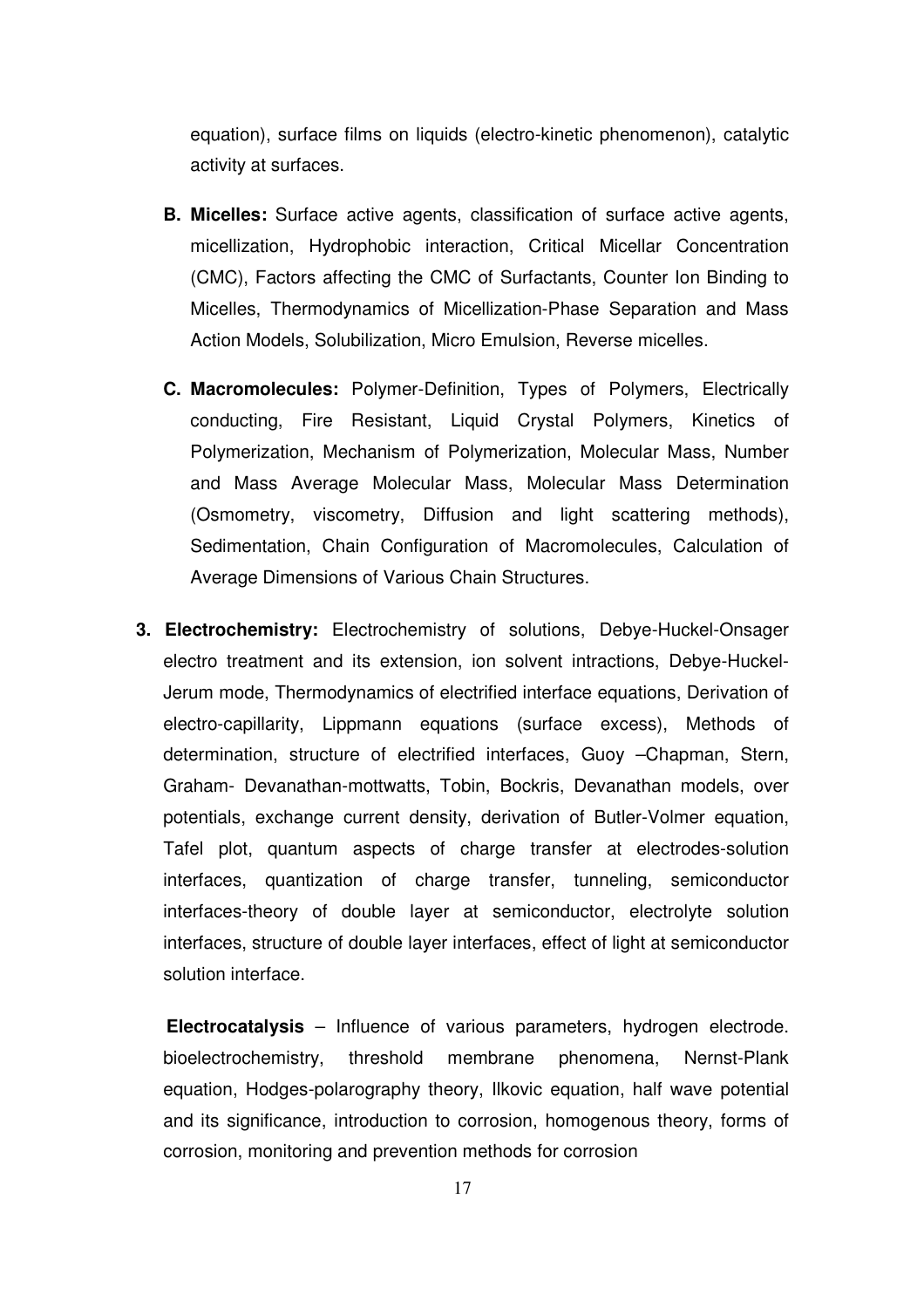## **CHY - 110: Spectroscopy**

**1. Microwave spectroscopy:** classification of molecules, molecular requirement for rotational spectra, the molecule as a rigid rotor, non-rigid rotor, effect of isotopic substitution on the transition frequencies, intensities, stark effect, nuclear and electron spin interaction and effect of external field, application.

#### **2. Vibrational spectroscopy:**

- **A. Infrared spectroscopy:** linear harmonic oscillator, features of vibrationalrotational spectra, vibrational energies of diatomic molecules, zero point energy, frequency, force constant and bond strengths, molecules as anharmonic oscillator, morse potential energy diagram, the interaction of rotations and vibrations, molecules as vibrating rotator: fine structure of infra red bands, P, Q and R branches, breakdown of oppenheimer approximation, vibration of polyatomic molecules, selection rules, normal modes of vibration, group frequencies, overtones, Thermal distribution of vibrational & rotational levels, factors affecting the band positions and intensities, analysis and application of infrared spectroscopy.
- **B. Raman spectroscopy:** Classical and Quantum theories of Raman effect, pure rotational, vibrational and vibrational-rotational raman spectra, coherent anti stokes and stokes lines, selection rules, mutual exclusion principle, resonance Raman spectroscopy, infra red vs raman spectroscopy.

#### 3. **Electronic spectroscopy:**

- **A. Atomic spectroscopy:** structure of atoms, atomic quantum number, energies of atomic orbital, electronic angular momentum, vector representation of momenta and vector coupling, spectra of hydrogen atom and alkali metal atoms.
- **B. Molecular spectroscopy:** Energy levels, molecular orbitals, vibronic transitions, vibrational progressions and geometry of the excited states, Frank condon principle, electronic spectra of polyatomic molecules,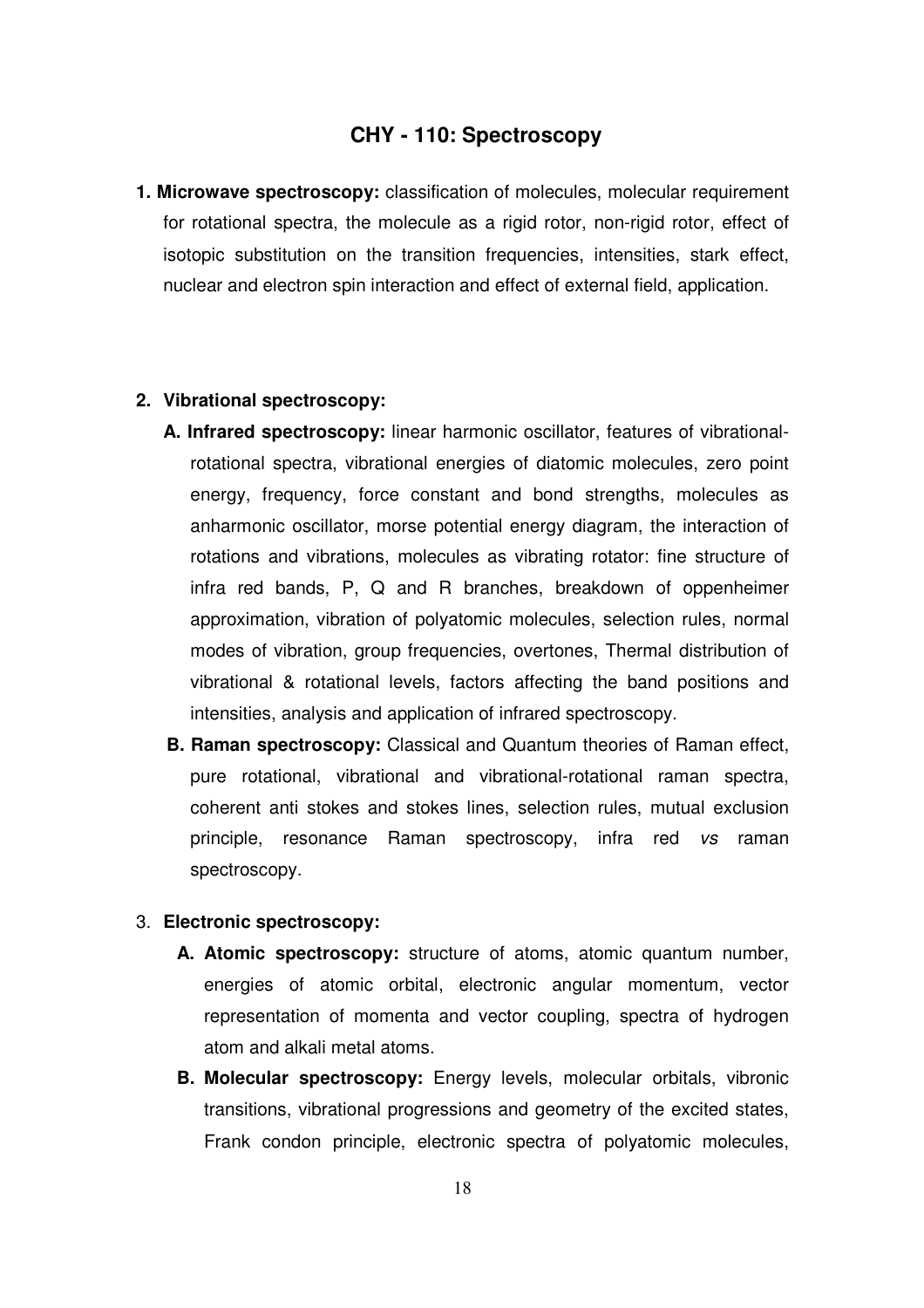predissociation, emmision spectra, radiative and non**-**radiative decay, internal conversion, spectra of transition metal complexes, charge transfer spectra.

#### **4. Magnetic resonance spectroscopy:**

- A. **Nuclear Magnetic resonance spectroscopy:** Nuclear spin, interaction between spin and a magnetic field, nuclear resonance, shielding of magnetic nuclei, chemical shift and its measurnments, factors influencing chemical shift, deshielding, spin-spin interactions, factors influencing coupling constant 'J', classification to AX, A<sub>2</sub>, AMX, ABC etc, spin decoupling, basic idea about instrument, NMR studies of nuclei other than proton- $^{13}$ C,  $^{19}$ F and  $^{31}$ P, FTNMR, advantages of FTNMR, use of NMR in medical diagnostics.
- B. **Electron spin resonance spectroscopy:** basic principles, zero field splitting and Kramer's degeneracy, factors affecting the 'g' value. Isotropic and anisotropic hyperfine coupling constants, spin Hamiltonian, spin densities and McConnell relationship, measurement techniques, applications**.**
- C. **Nuclear Quadrupole resonance spectroscopy:** Quadrupole nuclei, quadrupole moments, electric field gradient, coupling constant, splitting, applications.
- **5. X-ray diffraction:** Bragg condition, miller indices, laue method, Bragg method, Debye-Scherrer method of X-ray structural analysis of crystals, index reflections, identification of unit cells from systematic absences in diffraction pattern, structure of simple lattices and X-ray intensities, structure factor and its relation to intensity and electron density, phase problem, description of the procedure for an X-ray structure analysis, absolute configuration of molecules, Ramchandran diagram.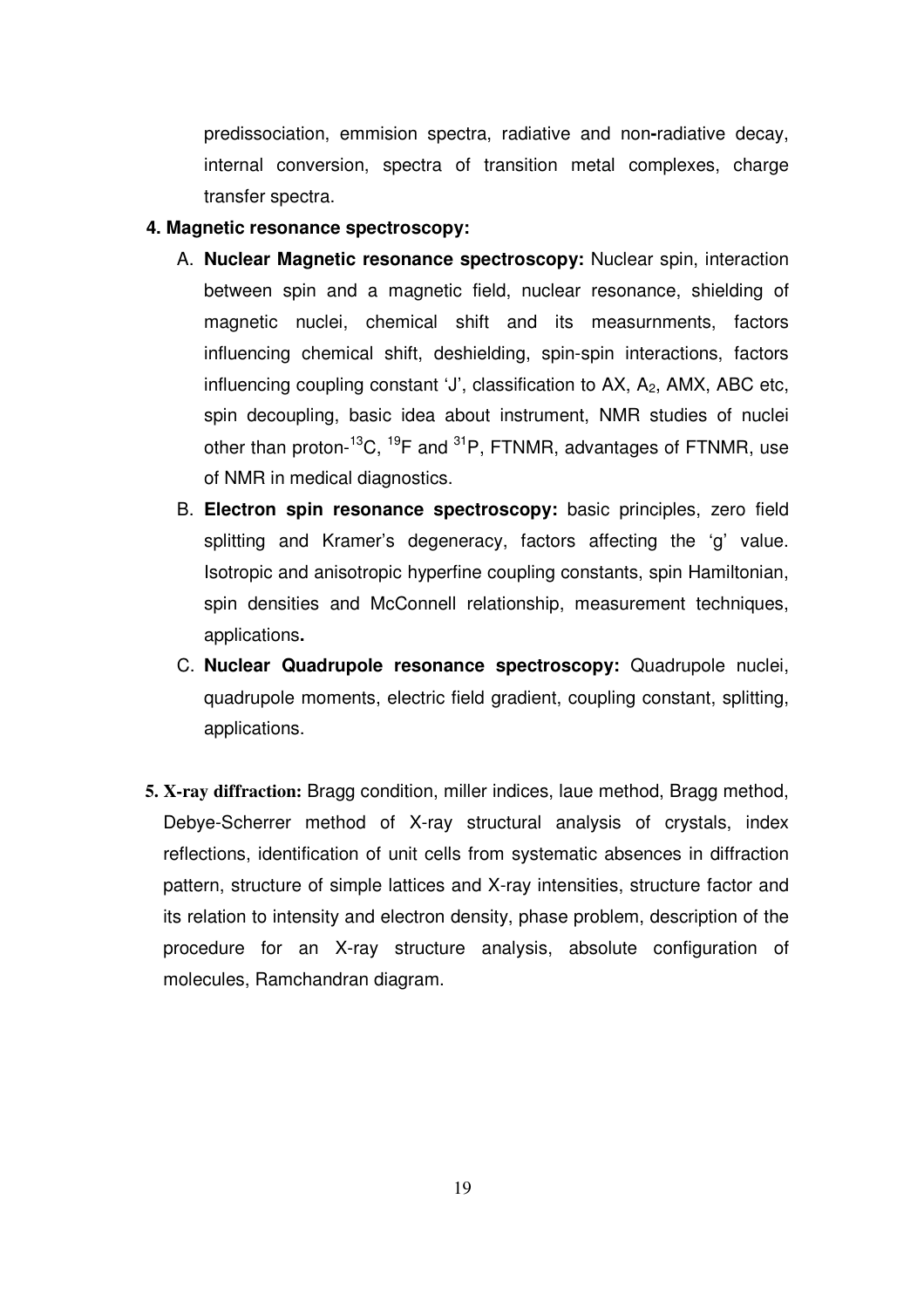# **Syllabus of M Sc Chemistry Practical (II nd Semester)**

M M 100 (30 + 25 + 25 + Viva 10 +

Record 10)

#### **INORGANIC CHEMISTRY:**

#### **Preparations**

Preparation of selected inorganic compounds and their studies by I.R., Electronic spectra, Mossbauer, E.S.A. and magnetic susceptibility measurements. Handling of air and moisture sensitive compounds

- (1)  $VO(acac)_2$
- (2)  $TiO(C_9H_8NO)_2.2H_2O$
- (3) cis-K[Cr(C<sub>2</sub>O<sub>4</sub>)<sub>2</sub>(H<sub>2</sub>O)<sub>2</sub>]
- $(4)$  Na[Cr $(NH_3)_2$  (SCN)<sub>4</sub>]
- (5) Mn(acac) $_3$
- (6)  $K_3[Fe(C_2O_4)_3]$
- (7) Prussian Blue, Turnbull's Blue.
- $(8)$  Co(NH<sub>3</sub>)<sub>6</sub>][Co(N0<sub>2</sub>)<sub>6</sub>].
- (9) cis- $[Co(trien)(NO<sub>2</sub>)<sub>2</sub>]Cl.H<sub>2</sub>O$
- $(10)$  Hg[Co $(SCN)<sub>4</sub>$ ]
- $(11)$   $[Co(Py)<sub>2</sub>Cl<sub>2</sub>]$
- $(12)$  [Ni $(NH_3)_6$ ]Cl<sub>2</sub>
- $(13)$  Ni $(DMG)_{2}$
- $(14)$  [Cu(NH<sub>3</sub>)<sub>4</sub>]S0<sub>4</sub>.H<sub>2</sub>0

#### **ORGANIC CHEMISTRY:**

**Aldol condensation:** Dibenzal acetone from benzaldehyde

**Sandmeyer reaction**: p-Chlorotoluene from p-toluidine

#### **Acetoacetic ester Condensation**:

Synthesis of ethyl-n-butylacetoacetate by A.E.E. condensation.

**Cannizaro Reaction**: 4- chlorobenzaldehyde as substrate

**Friedel Craft Reaction:** β**-**Benzoyl propionic acid from succinic anhydride and benzene **Aromatic electrophilic sustitutions**: Synthesis of p-nitroaniline and pbromoaniline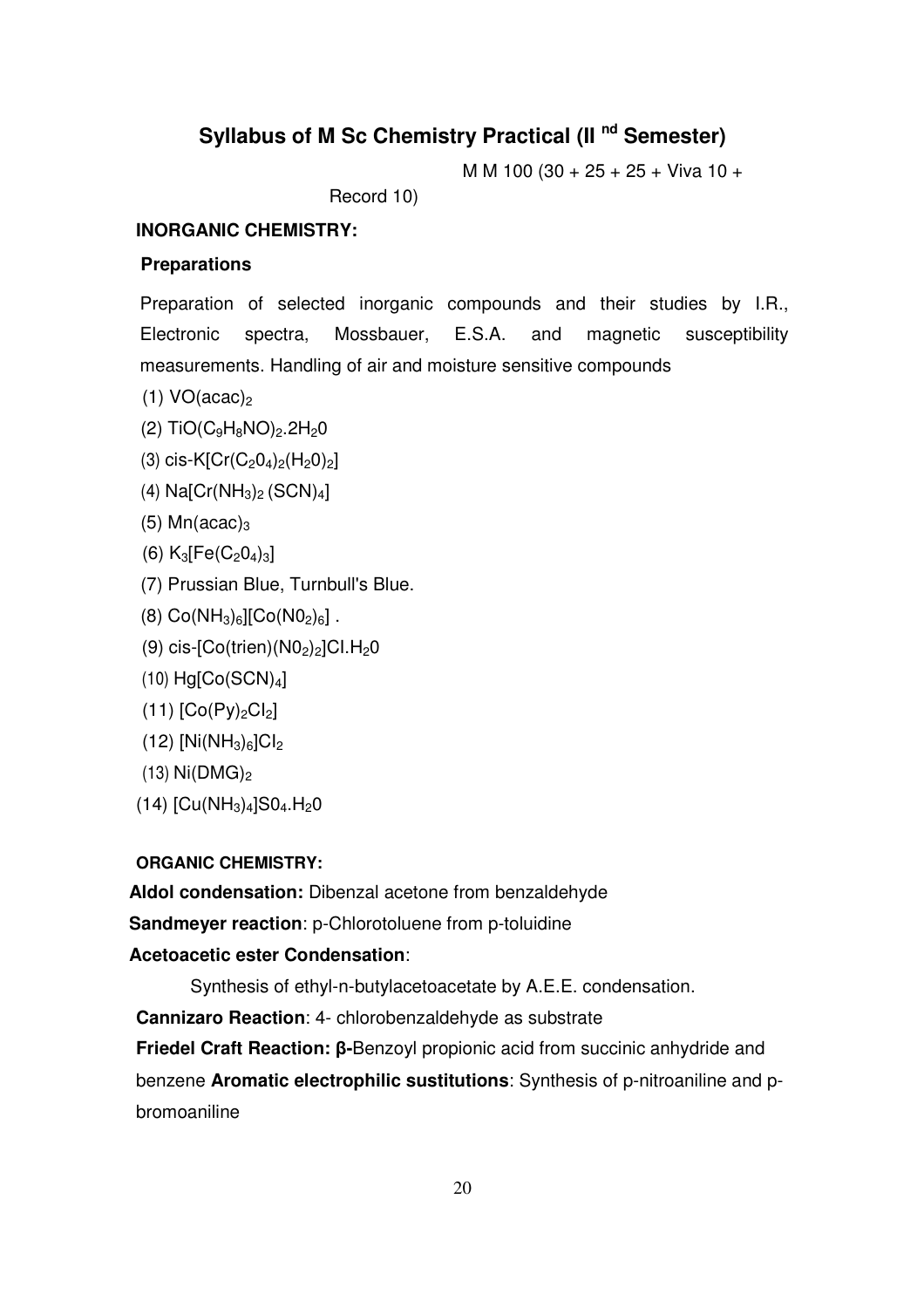#### **Quantitative Analysis**

Determination of the percentage or number of hydroxyl groups in an organic compound by acetylation method.

Estimation of amines/phenols using bromate bromide solution/or acetylation method. Determination of Iodine and Saponification value of an oil sample. Determination of DO, COD and BOD of water sample

## **PHYSICAL CHEMISTRY**

#### **Electrochemistry**

#### **A. Conductometry**

- (i) Determination of the velocity constant, order of the reaction and energy of activation 'for saponification of ethyl acetate by sodium hydroxide conductometrically.
- (ii) Determination ot solubility and solUbility product of sparingly soluble salts (e.g., PbS04, BaS04) conductometrically.
- (III) Determination of the strength of strong and weak acids in a given mixture conductometrically.
- (iv) To study the effect of solvent on the conductance of  $AqNO<sub>3</sub>$  /acetic acid and to determine the degree of dissociation and equilibrium constant in different solvents and in their mixtures (DMSO, DMF, dioxane, acetone, water) and to test the validity of Debye-Huckel - Onsager theory.
- (v) Determination of the activity coefficient of zinc ions in the solution of 0.002 M zinc sulphate using Debye HOckel's limiting law.

#### B.· **Potentiometry/pH metry**

- (i) Determination of strength of halides in a mixture potentiometrically.
- (ii) Determination of the valency of mercurous ions potentiometrically.
- (iii) Determination of the strength of strong and weak acids in a given mixture using a potentiometer/pH meter.
- (iv) Determination of temperature dependence of EMF of a cell.
- (v) Determination of the formation constant of silver-ammonia complex and stoichiometry of the complex potentiometrically.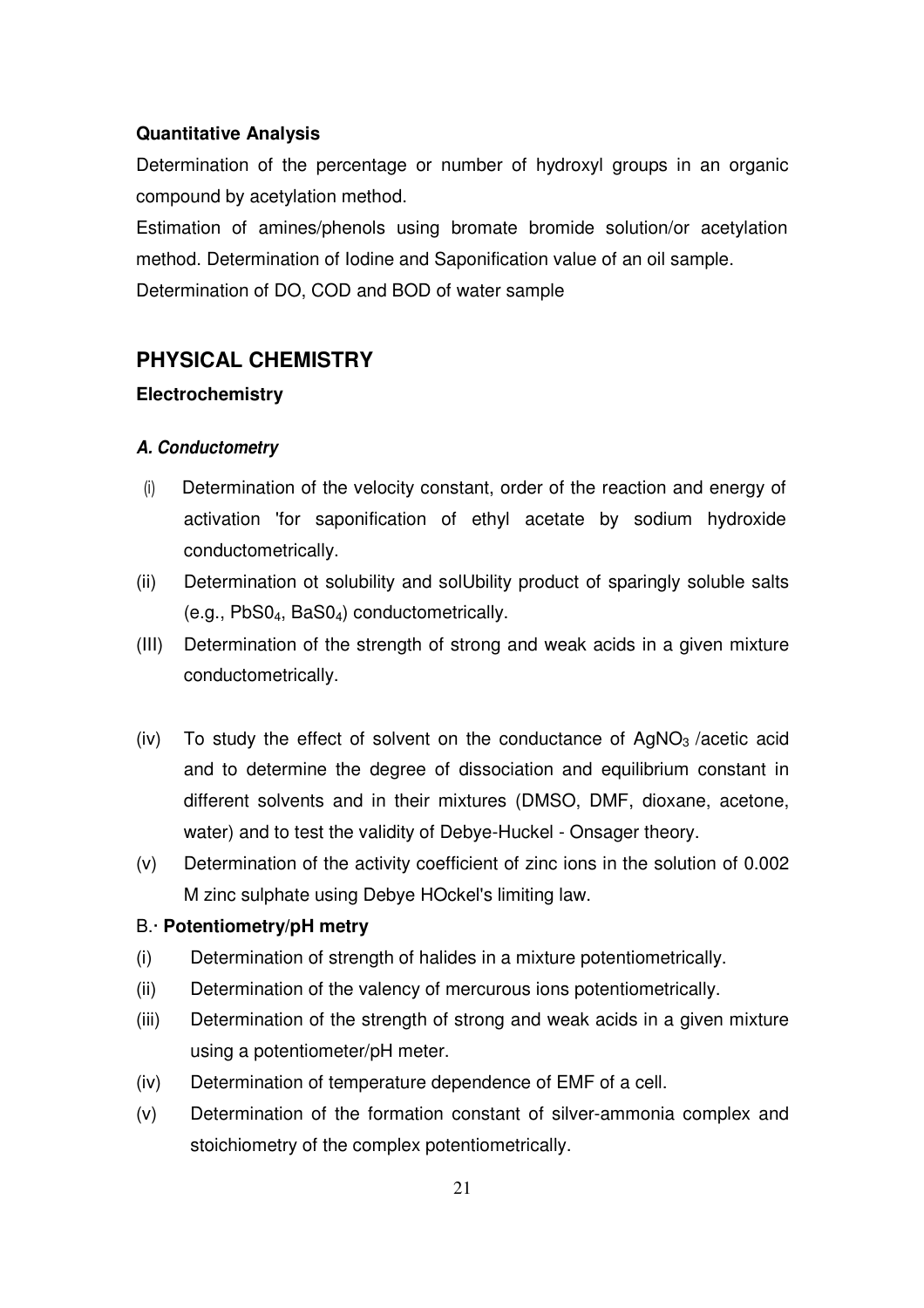(vi) Acid-base titration in a non-aqueous media using a pH

meter. (Vii) Determination of activity and activity coefficient of electrolytes.

- (Viii) Determination of the dissociation constant of acetic acid in DMSO, DMF, acetone and dioxane by titrating it with KOH.
- (ix) Determination of the dissociation constant of monobasic/dibasic acid by Albert-Serjeant method.
- (x) Determination of thermodynamic constants, ∆G, ∆S and ∆H for the reaction by e.m.f. method.

 $Zn + H_2SO_4 \longrightarrow ZnSO_4 + H_2$ 

#### **Polarimetry**

- (i) Determination of rate constant for hydrolysis/inversion of sugar using a polarimeter.
- (ii) Enzyme kinetics inversion of sucrose

#### **Books Suggested**

- 1. Vogel's Textbook of Quantitative Analysis, revised. J. Bassett. R. C. Denney, G. H. Jeffery and J. Mendham, ELBS .
- 2. Synthesis and Characterization of Inorganic Compounds. W. L. Jolly, Prentice Hall
- 3. Experiments and Techniques in Organic Chemistry, D. Pasto, C. Johnson and M. Miller, Prentice Hall
- 4. Macroscale and Microscale Organic Experiments, K. L. Williamson, D. C. Heath.
- 5. Systematic Qualitative Organic Analysis. H. Middleton, Adward Arnold.
- 6. Handbook of Organic Analysis, Qualitative and Quantitative. H. Clark, Adward Arnold.
- 7. Vogel's Textbook of Practical Organic Chemistry. A. R. Tatchell. John **Wiley**
- 8. Practical Physical Chemistry, A. M. James and F, E. Prichard. Longman
- 9. Findley's Practical Physical Chemistry, B. P. Levitt. Longman.
- 10 Experimental Physical Chemistry, R.C. Das and B. Behera, Tata McGraw Hill.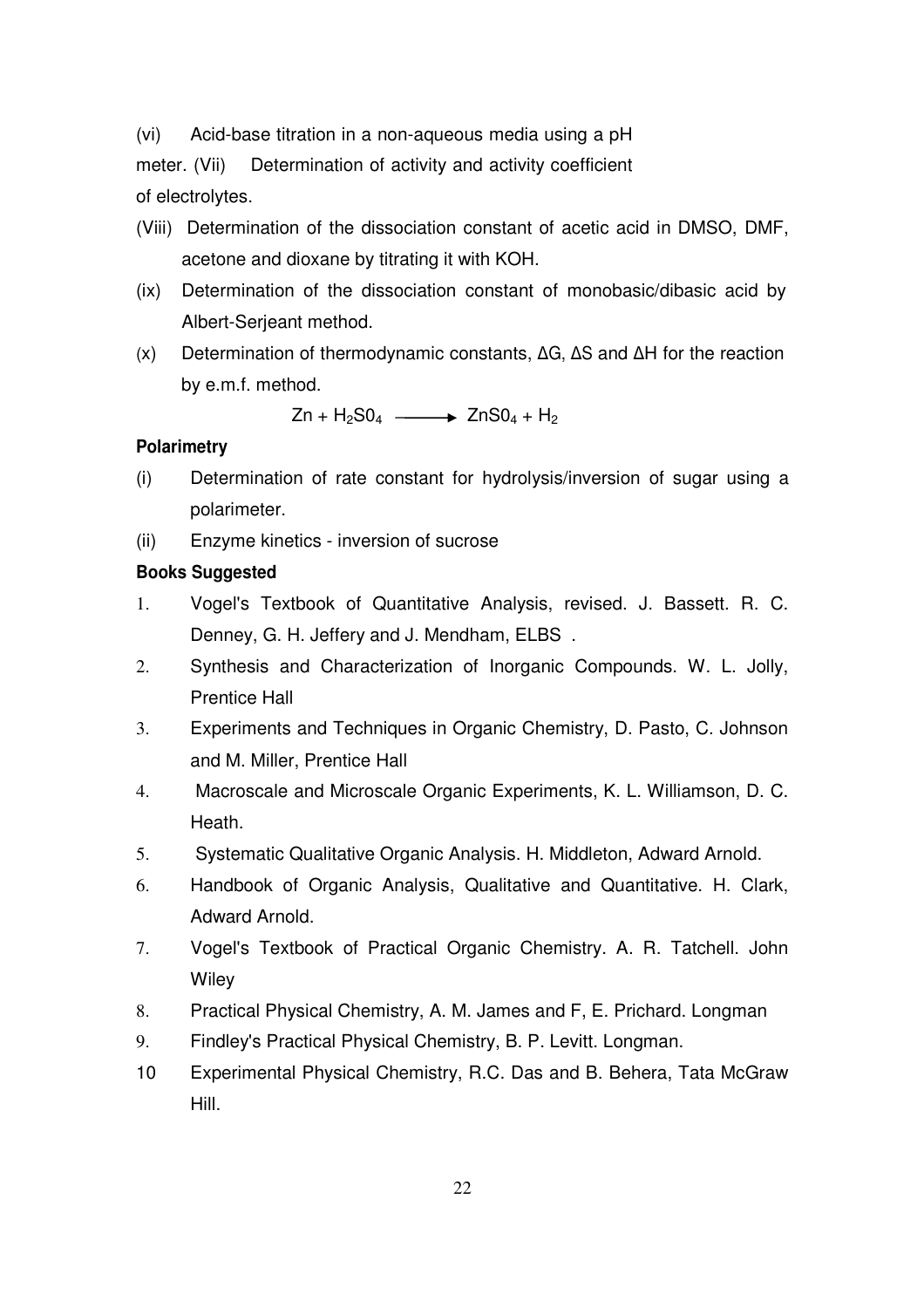## **M.Sc.–3rd semester**

## **CHY - 111: Application of spectroscopy**

#### **A. Inorganic Chemistry**

- 1. **Vibrational spectroscopy:** Symmetry and shapes of AB<sub>2</sub>, AB<sub>3</sub>, AB<sub>4</sub>, AB<sub>5</sub> and  $AB<sub>6</sub>$ , Mode of bonding of ambidentate ligands, ethylenediamine and diketonato complexes, Application of resonance Raman spectroscopy particularly for the study of active sites of metalloproteins.
- 2. **Electron Spin Resonance Spectroscopy**: Hyperfine coupling, spin polarization for atoms and transition metal ions, spin-orbit coupling and significance of g-tensors, application to transition metal complexes (having one unpaired electron) including biological systems and to inorganic free radicals such as  $PH_4$ ,  $F_2$  and  $[BH_3]$ .
- 3. **Nuclear Magnetic resonance of Paramagnetic substances in solution:** The contact and pseudo contact shifts, factors affecting nuclear relaxation, some applications including biochemical systems, an overview of NMR of metal nuclides with emphasis on <sup>195</sup>Pt and <sup>119</sup>Sn NMR.
- 4. **Mossbauer Spectroscopy:** Basic principles, spectral parameters and spectrum display, application of the technique to the studies of (1) bonding and structures of Fe2+ and Fe3+ compounds including those of intermediate spin, (2) Sn+2 and Sn+4 compounds-nature of M-L bond, coordination number, structure and (3) detection of oxidation state and inequivalent MB atoms.

#### **B. Organic Chemistry**

5. **Ultraviolet and Visible Spectroscopy:** Various electronic transitions (185-800 nm), Beer-Lambert law, effect of solvent on electronic transitions, ultraviolet bands for carbonyl compounds, unsaturated carbonyl compounds, dienes, conjugated polyenes, Fieser-Woodward rules for conjugated dienes and carbonyl compounds, ultraviolet spectra of aromatic and heterocyclic compounds, steric effects in biphenyls.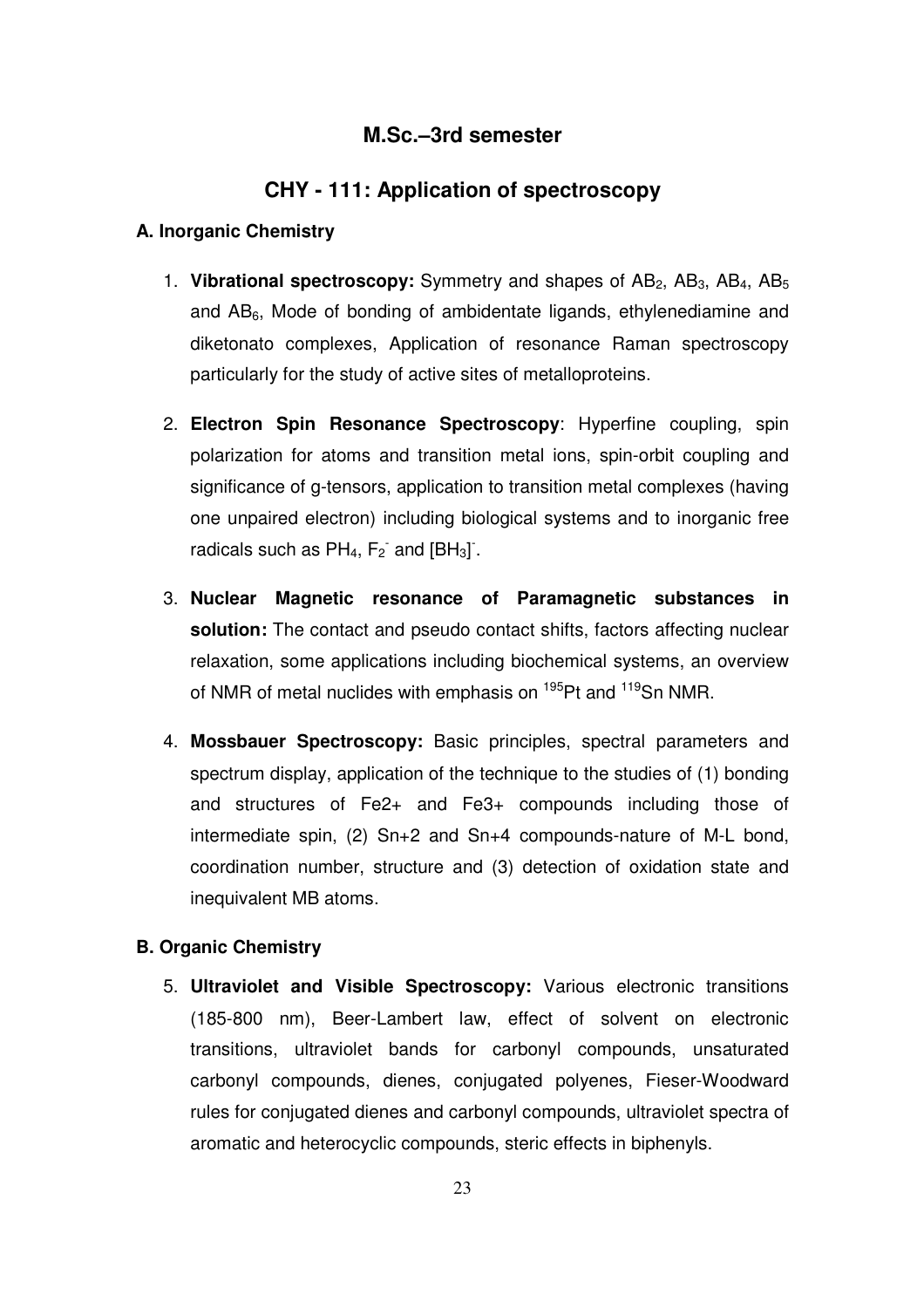- 6. **Infrared Spectroscopy**: instrumentation and sample handling, Characteristic vibrational frequencies of alkanes, alkenes, alkynes, aromatic compounds, alcohols, ethers, phenols and amines, detailed study of vibrational frequencies of carbonyl compounds (ketones, aldehydes, esters, amides, acids, anhydrides, lactones, lactams and conjugated carbonyl compounds). Effect of hydrogen bonding and solvent effect on vibrational frequencies, overtones, combination bands and Fermi resonance, FTIR, IR of gaseous, solids and polymeric materials
- 7. **Optical rotatory dispersion and Circular dichroism**: Definition, deduction of absolute configuration, octant rule for ketones.
- 8. **Nuclear Magnetic resonance spectroscopy**: General introduction and definition, chemical shift, spin-spin interaction, shielding mechanism, mechanism, mechanism of measurement, chemical shift values and correlation for protons bonded to carbon (aliphatic, olefinic, aldehydic and aromatic) and other nuclei (alcohols, phenols, enols, carboxylic acids, amines, amides & mercapto), chemical exchange, effect of deuteration, complex spin-spin interaction between two, three, four and five nuclei (first order spectra), virtual coupling, stereochemistry, hindered rotation, Karplus curve-variation of coupling constant with dihedral angle, simplification of complex spectra-nuclear magnetic double resonance, contact shift reagents, solvents effects, Fourier transform technique, nuclear overhouser effect, resonance of other nuclei-F, P.
- 9. **<sup>13</sup>C NMR Spectroscopy:** General considerations, chemical shift (aliphatic, olefinic, alkyne, aromatic, heteroaromatic and carbonyl carbon), coupling constants, Two dimension NMR Spectroscopy – COSY, NOESY, DEPT, INEPT, APT and INADEQUATE techniques
- 10. **Mass Spectroscopy:** introduction, ion production-EI, CI, FD and FAB, factors affecting fragmentation, ion analysis, ion abundance, mass spectral fragmentation of organic compounds, common functional groups, molecular ion peak, metastable peak, McLafferty rearrangement, nitrogen rule, high resolution mass spectrometry, examples of mass spectral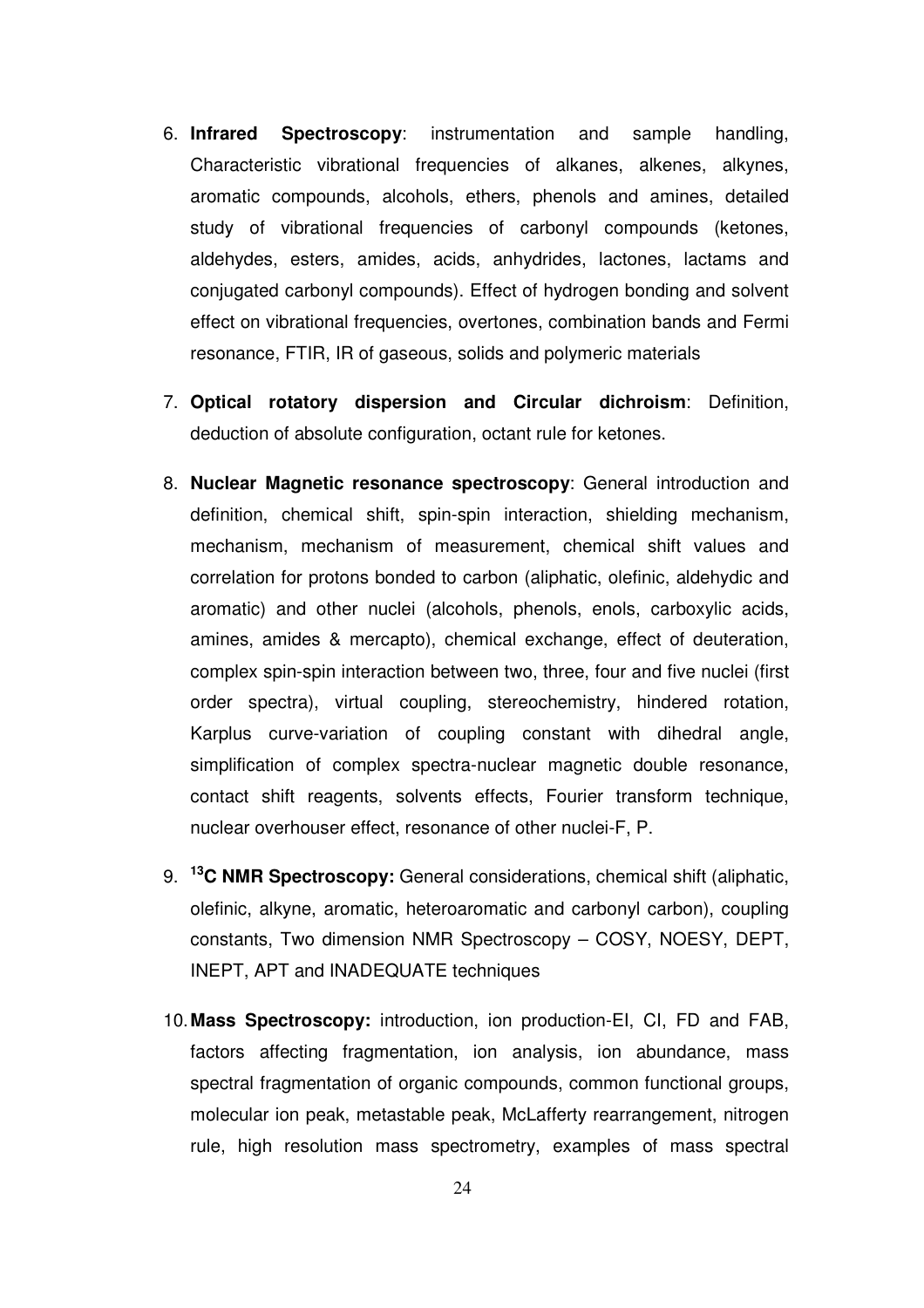fragmentation of organic compounds with respect to their structure determination.

## **CHY - 112: BIOCHEMISTRY**

#### **A. Bio-Inorganic Chemistry**

- 1. **Metal ions in biological systems:** Essential and trace metals.
- 2. **Na+/k+ Pump:** Role of metals ions in biological processes,
- 3. **Bioenergetic and ATP Cycle:** DNA polymerization, glucose storage, metal complexes in transmission of energy, chlorophylls, photosystem I and photosystem II in cleavage of water, model systems.
- **4. Transport and storage of Dioxygen:** Heme protein and oxygen uptake, structure and function of hemoglobin, myoglobin, hemocyanins and hemerythrin, model synthetic complexes of iron, cobalt and copper
- **5. Electron Transfer in biology:** Structure and function of metalloproteins in electron transport processes-cytochromes and ion-sulphur proteins, synthetic models.
- **6. Enzymes:** Introduction and historical perspective, chemical and biological catalysis, remarkable properties of enzymes like catalytic power, specificity and regulation, nomenclature and classification, extraction and purification. Fischer;s lock and key and Koshland's induced fit hypothesis, concept and identification of active site by the use of inhibitors, affinity labeling and enzyme modification by site – directed mutagenesis. Enzyme kinetics, michaelis-menten and lineweaver-burk plots, reversible and irreversible inhibition.
- **7. Mechanism of enzyme action:** transport state theory, orientation and steric effect, acid-dase catalysis, covalent catalysis, strain or distortion, examples of some typical enzyme mechanisms for chymotrypsin, ribonuclease, Lysozyme and carboxypeptidase A.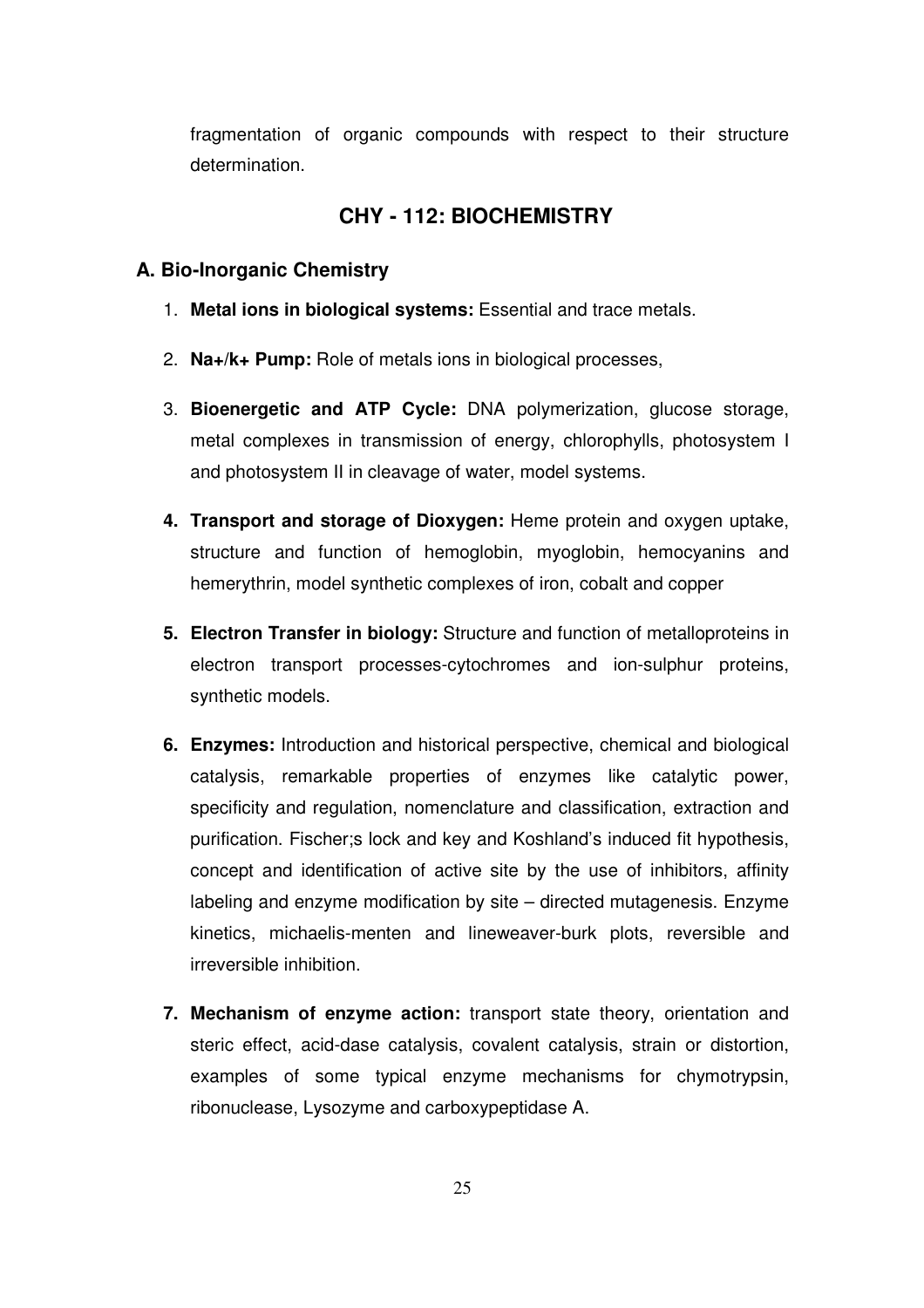- **8. Kinds of reactions catalysed by enzymes:** Nucleophilic displacement on a phosphorus atom, multiple displacement reactions and the coupling of ATP cleavage to endergonic processes, transfer of sulphate, addition and elimination reactions, enolic intermediates in isomerization reactions, β-cleavage and condensation, some isomerization and rearrangement reactions, Enzyme catalysed carboxylation and decarboxylation.
- **9. Co-Enzyme Chemistry:** Cofactors as derived from Vitamins, coenzymes, prosthetic groups, apoenzymes, structure and biological functions of coenzyme A, thiamine pyrophosphate, pyridoxal phosphate, NAD<sup>+</sup>, NADP<sup>+</sup>, FMN, FAD, lipoic acid, vitamin B12, mechanism of reactions catalysed by the above cofactors.
- **10. Enzyme models:** Host guest chemistry, chiral recognition and catalysis, molecular recognition, molecular asymmetry and prochirality, biomimetic chemistry, crown ethers, cryptates, cyclodextrins, cyclodextrin-based enzyme models, calixarenes, ionophores, micelles, synthetic enzymes or synzymes.
- **11. Biological cell and its constituents:** Biological cell, structure and functions of proteins, enzymes, DNA and RNA in living systems, Helix coil transition.
- **12. Bioenergetics:** Standard free energy change in biochemical reactions, exergonic, endergonic, hydrolysis of ATP, synthesis of ATP from ADP.
- **13. Thermodynamics of biopolymer solutions:** Thermodynamics of biopolymer solutions, osmotic pressure, membrane equilibrium, muscular contraction and energy generation in mechanochemical system.
- **14. Diffraction methods:** Light scattering, low angle X-ray scattering, X-ray diffraction and photo correlation spectroscopy, ORD.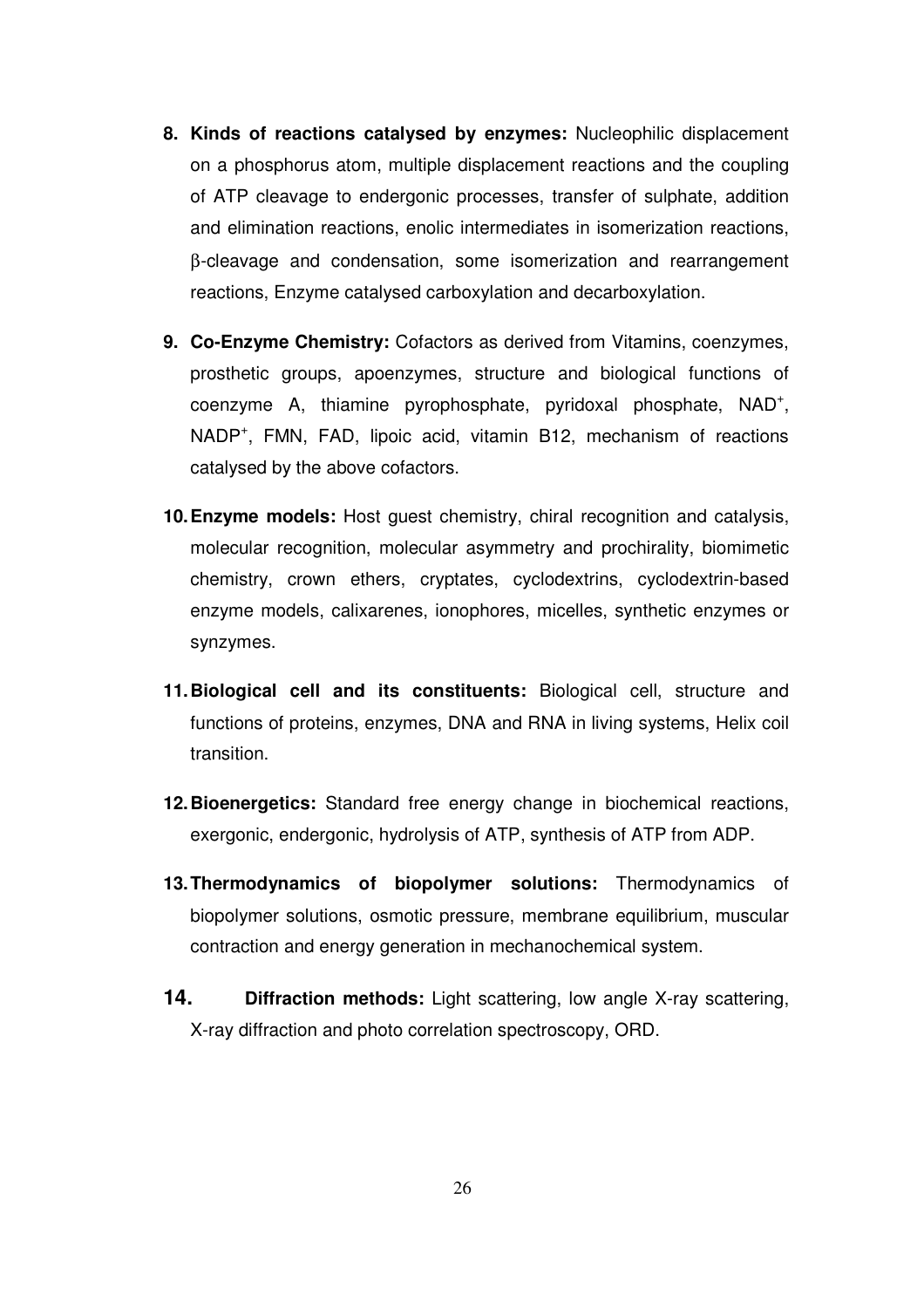## **CHY - 113 Analytical Techniques**

- 1. Significant figures; Determinate and Indeterminate errors, absolute and relative errors, error curves, minimization of errors; precision and accuracy, determination of accuracy; mean, median and mode; standard deviation.
- 2. Principles, instrumentation and applications of the following techniques:
	- (i). Complexometric, Chelatometric and Non-aqueous titration.
	- (ii).Potentiometric and Conductometric Titrations.

(iii)Polarography and Amperometry

(iv)Coulometry and Voltametry (With special reference to cyclic voltametry and Annodic Stripping voltametry).

- 3. Principles and applications of solvent extraction and ion exchange resins.
- **4.** Fundamental principles of chromatography. Principles, instrumentation and applications of column chromatography, paper chromatography, thin layer chromatography, gas chromatography, radial chromatography and HPLC.
- **5.** Techniques and principles of Thermal Analysis: TGA, DTA and DSC.

## **ELECTIVE PAPER - I**

### **CHY 114 Organic Synthesis - I**

#### **I Organometallic Reagents**

Principle, preparations, properties and applications of the following in organic synthesis with mechanistic details

#### **Group I and II metal organic compounds**

Li, Mg, Hg, Cd, Zn and Ce compounds.

#### **Transition metals**

Cu, Pd, Ni, Fe, Co, Rh, Cr and Ti compounds.

#### **Other elements**

S, Si, B and I compounds.

#### **II Oxidation**

Introduction. Different oxidative processes .

Hydrocarbons-alkenes, aromatic rings, saturated C-H groups (activated and unactivated).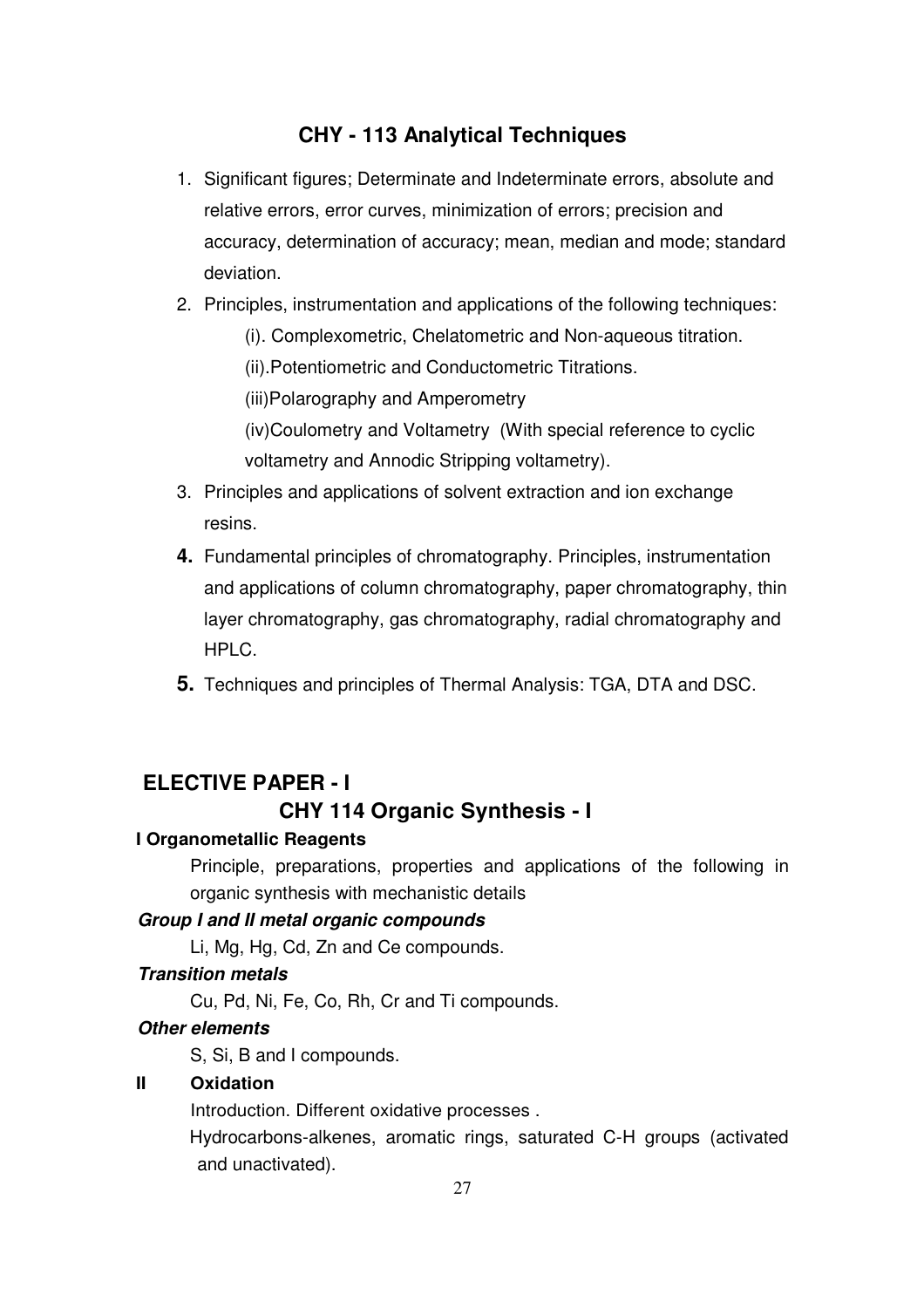Alcohols, diols, aldehydes, ketones, ketals and carboxyalic acids. Amines, hydrazines, and sulphides.

Oxidations with ruthenium tetraoxide, iodobenzene diacetate and thallium (III) nitrate.

## **III Reduction**

Introduction. Different reductive processes.

Hydrocarbons- alkanes, alkenes, alkynes and aromatic rings.

Carbonyl compounds-aldehydes, ketones, acids and their derivatives. Exposides. Nitro, nitroso, azo and oxime groups.

Hydrogenolysis.

## **IV Rearrangements**

General mechanistic considerations-nature of migration, migratory aptitude, memory effects.

A detailed study of the following rearrangements.

Pinacol-pinacolone, Wagner-Meerwein, Demjanov, Benzil-Benzilic acid, Favorskii, Arndt-Eistert synthesis, Neber, Beckmann, Hofman, Curtius, Schmidt, Baeyer-Viliger, Shapiro reaction.

## **ELECTIVE PAPER· II**

# **CHY 115 Chemistry of Natural products**

## **I Terpenoids and Carotenoids**

Classification, nomenclature, occurrence, isolation, general methods of structure determination, isoprene rule. Structure determination, stereochemistry, biosynthesis and synthesis of the following representative molecules: Citral, Geraniol, α-Terpeneol, Menthol, Farnesol, Zingiberene, Santonin, Phytol, Abiatic acid and β-Carotene.

#### **II Alkaloids**

Definition, nomenclature and physiological action, occurrence, isolation, general methods of structure elucidation, degradatin, classification based on nitrogen heterocyclic ring, role of alkeloids in plants. Structure, stereochemistry, synthesis and biosynthesis of the following:

Ephedrine, (+)- Conviine, Nicotine, Atropine, Quinine and Morphine.

#### **III Steroids**

Occurrence, nomenclature. basic skeleton, Diel's hydrocarbon and stereochemistry. Isolation, structure determination and synthesis of Cholesterol, Bile acids, Androsterone., Testosterone, Estrone, Progestrone, Aldosterone. Biosynthesis of steroids.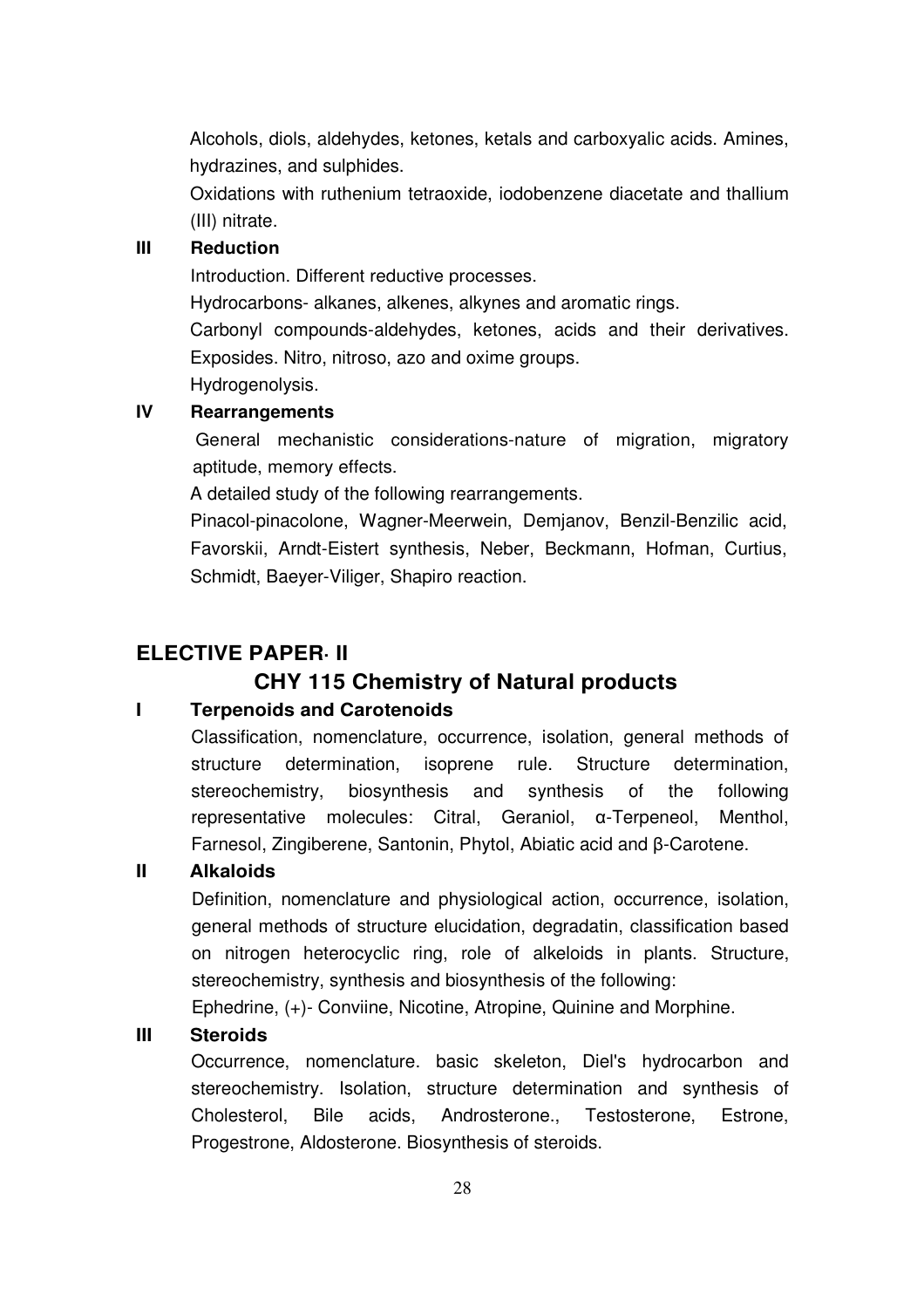## **IV Plant Pigments**

Occurrence, nomenclature and general methods of structure determination, isolation and synthesis of Apigenin, Luteoline, Quercetin, Myrectin, Quercetin-3-glucoside, Vitexin, Diadzein, Butein, Aureusin Cyandin-7-arabinoside, cyanidin, Hirsutidin.

Biosynthesis of flavonoids : Acetate pathway and Shikimic acid pathway.

## **V Porphyrins**

Structure and synthesis of Hemoglobin and Chlorophyll.

## **VI Prostaglandins**

Occurrence, nomenclature, classification, biogenesis and physiological effects.

,  $\frac{1}{2}$ Synthesis of PGE<sub>2</sub> and PGF  $_2$ 

## **Pyrethroids and Rotenones**

Syathesis and reactions of Pyrethroids and Retenones. (For structtJre elucidation, emphasis is to be place on the use of spectral parameters wherever possible).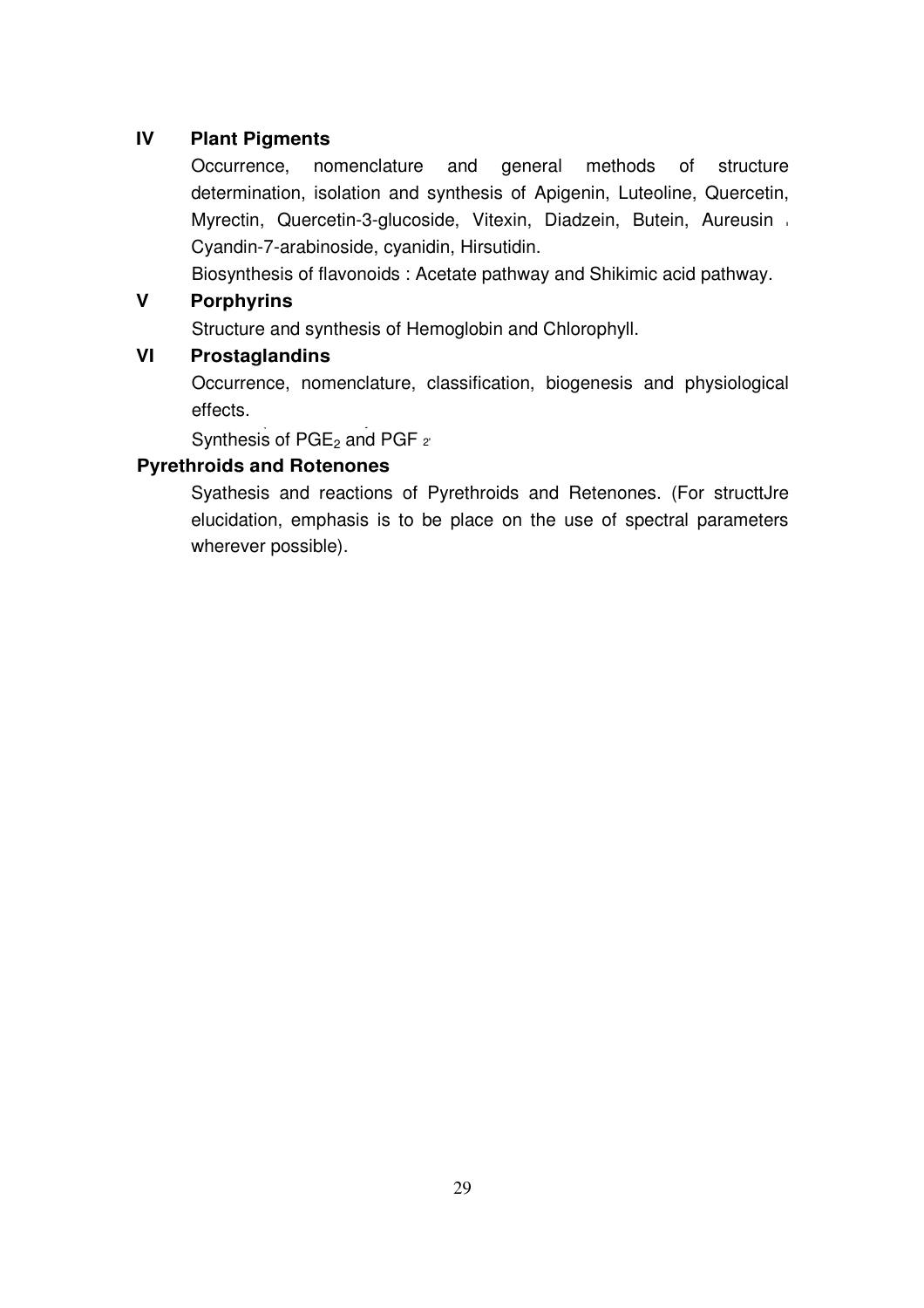# **M.Sc.- 4th semester CHY - 116: Photochemistry and Solid State Chemistry**

## **A. Photochemistry:**

**Photochemical Reactions:** Interaction of electromagnetic radiation with matter, types of excitations, fate of excited molecule, quantum yield, transfer of excitation energy, actionometry.

**Determination of reaction mechanism:** Classification, rate constants and life times of reactive energy states-determination of rate constants of reactions, effect of light intensity on the rate of photochemical reactions, types of photochemical reactions-photo dissociation, gas-phase photolysis**.**  Photochemistry of alkenes: **Intramolecular reactions of the olefinic bond-geometrical isomerization, cyclic reactions, rearrangement of 1,4- and 1,5-dienes.** 

- 1. **Photochemistry of carbonyl compounds:** intramolecular reactions of the carbonyl compounds- saturated, cyclic and acyclic, βγ Unsaturated and αβ-unsaturated compounds, cyclohexadienones, intermolecular cycloaddition reactions-dimerisation and oxectane formation.
- 2. **Photochemistry of aromatic compounds:** isomerization, addition and substitutions.
- 3. **Miscellaneous photochemical reactions:** Photo-fries reactions of anilides, photo-fries rearrangement, Barton reaction, singlet molecular oxygen reactions, photochemical formation of smog, photo degradation of polymers, photochemistry of vision.

## **B. Solid State Chemistry:**

- 4. **Solid State reactions:** General principles, experimental procedures, coprecipitation as a precursor to solid-state reactions, kinetics of solid-state reactions.
- 5. **Crystal Defects and Non-Stoichiometry**: Perfect and imperfect crystals, intrinsic and extrinsic defects-point defects, line and plane defects,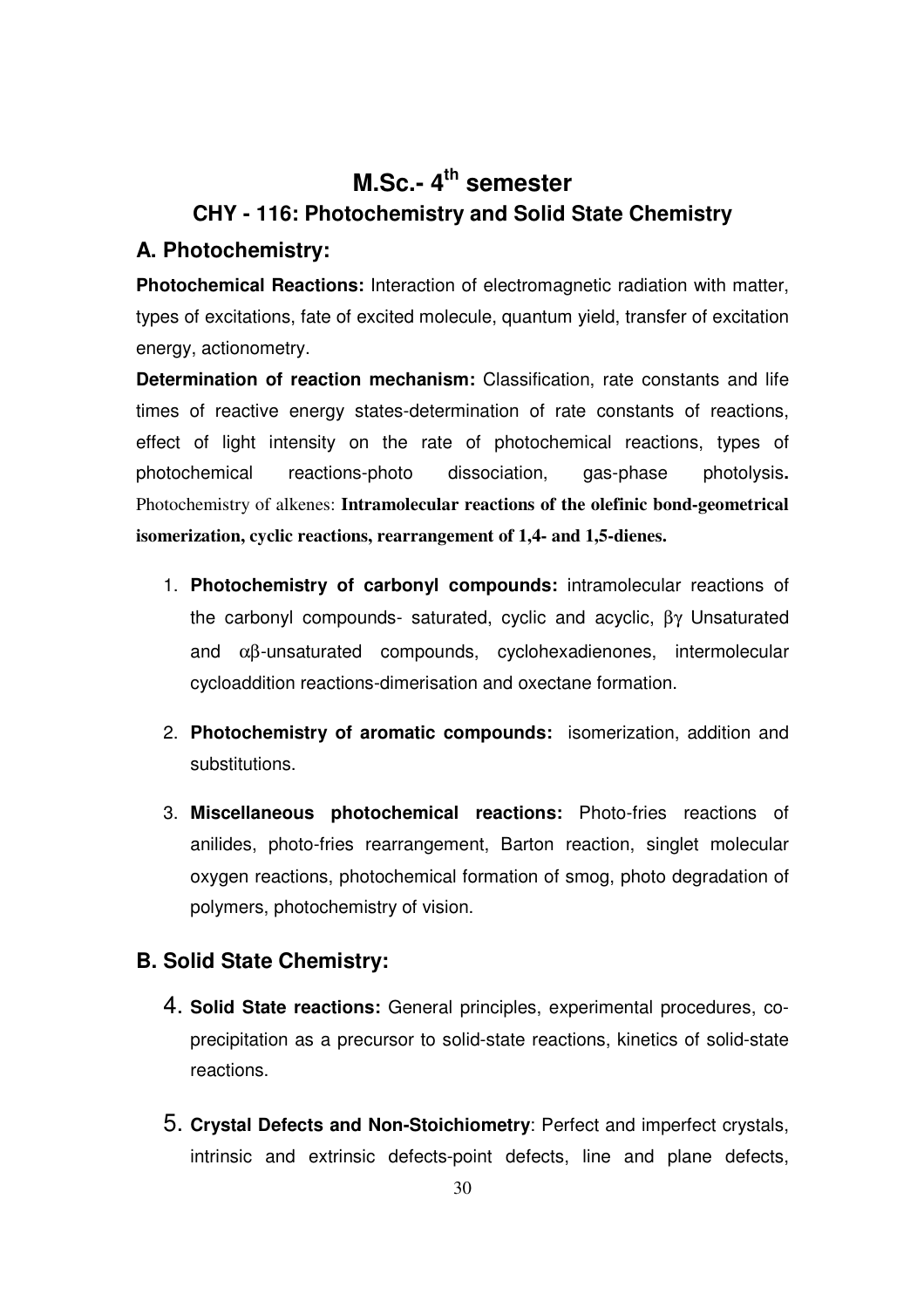vacancies-Schotty defects and Frenkel defects, thermodynamics of Schotky and Frenkel defect formation, color centers, non-Stoichiometry and defects.

- 6. **Electronic properties and band theory:** Metals, insulators and semiconductors, electronic structure of solid-band theory, band structure of metals, insulators and semiconductor, intrinsic and extrinsic semiconductors, doping semiconductor, p-n-junction, super conductors, optical properties-optical properties - optical reflectance, photoconductionphotoelectric effects, magnetic properties-classification of materials: quantum theory of paramagnetic-cooperative phenomena-magnetic domains, hysteresis.
- 7. Organic solids: Electrically conducting solids, organic charge transfers complex, organic metals, new superconductors.

## **CHY - 117: Environmental Chemistry**

Environment: Introduction, composition of atmosphere, vertical temperature, heat budget of the earth atmospheric system, vertical stability atmosphere, biogeochemical cycles of C, N, P, S and O, Bio distribution of elements.

1. Hydrosphere: Chemical composition of water bodies – lakes, streams, rivers and wetlands etc Hydrological cycle. Aquatic pollution-inorganic, organic, pesticides, agricultural, industrial and sewage, detergents, oil spills and oil pollutants, water quality parameters-dissolved oxygen, biochemical oxygen demand, solids, metals, content of chloride, sulphate, phosphate, nitrate and micro-organisms, water quality standards, Analytical methods for measuring BOD, DO, COD, F, OILS, METALS (As, Cd, Cr, Hg, Pb, Se), Residual chloride and chlorine demand, purification and treatment of water.

**2. Soils:** Composition, micro and macronutrients, pollution**-**fertilizers, pesticides, plastics and metals, waste treatment.

3. **Atmosphere:** Chemical Composition of Atmosphere-particles, ions and radical and photochemical reactions in atmosphere, smog formation, oxides of N, C, S, O and their effect, pollution by chemicals, petroleum, minerals,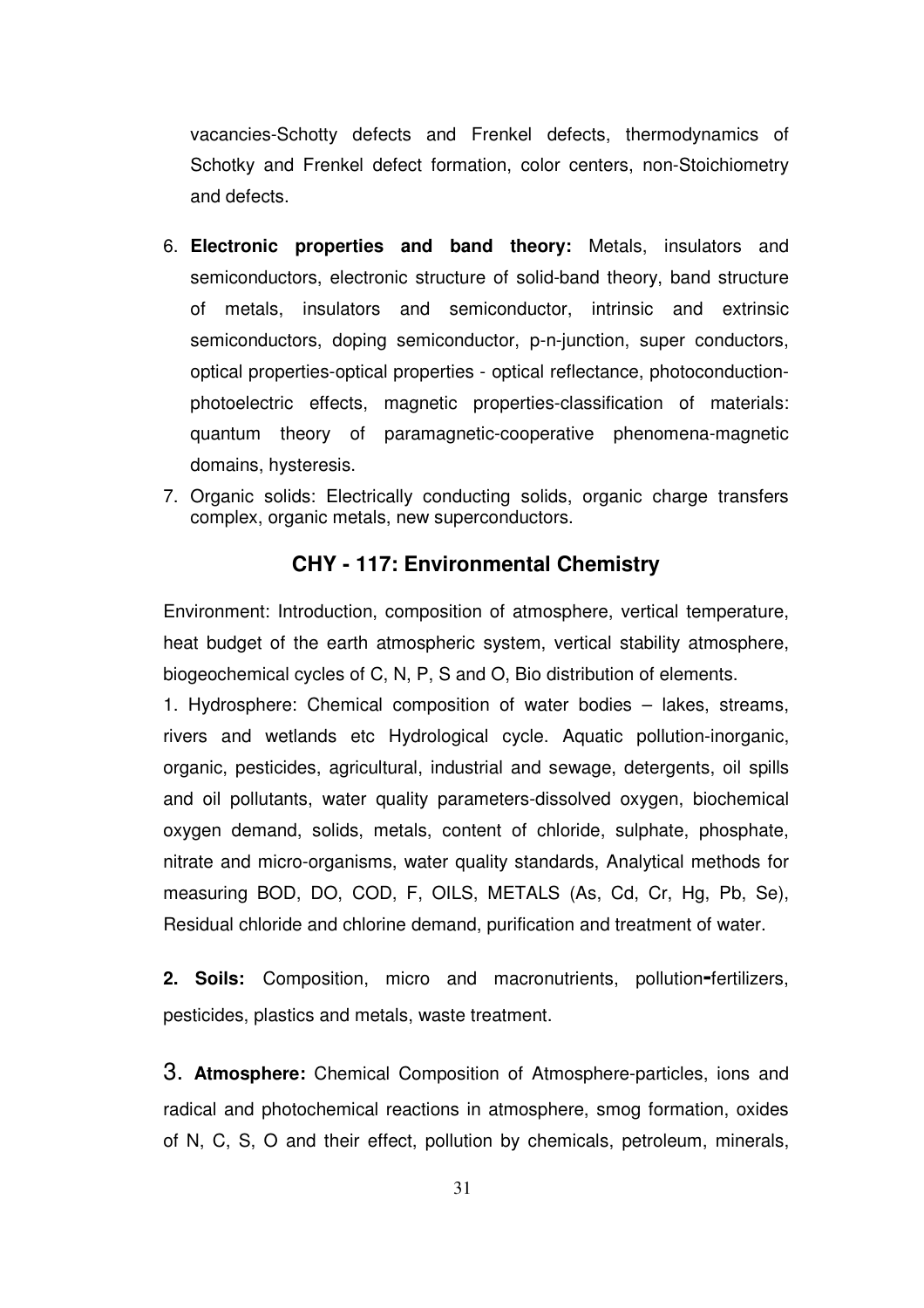chlorofluorohydrocarbons, green house effect, acid rain, air pollution controls and their chemistry, analytical methods for measuring air pollutants, continuous monitoring instruments.

- 4. **Industrial pollution:** Cement, sugar, distillery, drug, paper and pulp, thermal power plants, nuclear power plants, metallurgy, polymers, drugs etc, radionuclide analysis, disposal of wastes and their management.
- 5. **Environmental Toxicology**: Chemical solutions to environmental problems, biodegradability, principles of decomposition, better industrial processes.

## **CHY 118 Organic Synthesis II**

## **I Disconnection Approach**

An introduction to synthons and synthetic equivalents, disconnection approach, functional group inter-conversions, the importance of the order of events in organic synthesis, one group C-X and two group C-X disconnections, chemoselectivity, reversal of polarity, cyclisation reactions, amine synthesis

#### **II Protecting Groups**

Principle of protection of alcohol, amine, carbonyl and carboxyl groups.

#### **III One Group C-C Disconnections**

Alcohols and carbonyl compounds, regioselectiviity. Alkene synthesis, use of acetylenes and aliphatic nitro compounds in organic synthesis.

#### **IV Two Group C –C Disconnections**

Diels-Alder reaction, 1,3-difunctionalised compounds, unsaturated carbonyl compounds, control in carbonyl condensations, 1,5-difunctionalised compounds, Michael addition and Robinson annulations.

### **V Ring Synthesis**

Saturated heterocycles, synthesis of 3-, 4-, 5- and 6-membered rings, aromatic heterocycles in organic synthesis.

#### **VI Synthesis of Some Complex Molecules**

Application of the above in the synthesis of following compounds:

Camphor, Longifoline, Cortisone, Reserpine, Vitamin D, Juvabione, Aphidicolin and Fredericamycin A.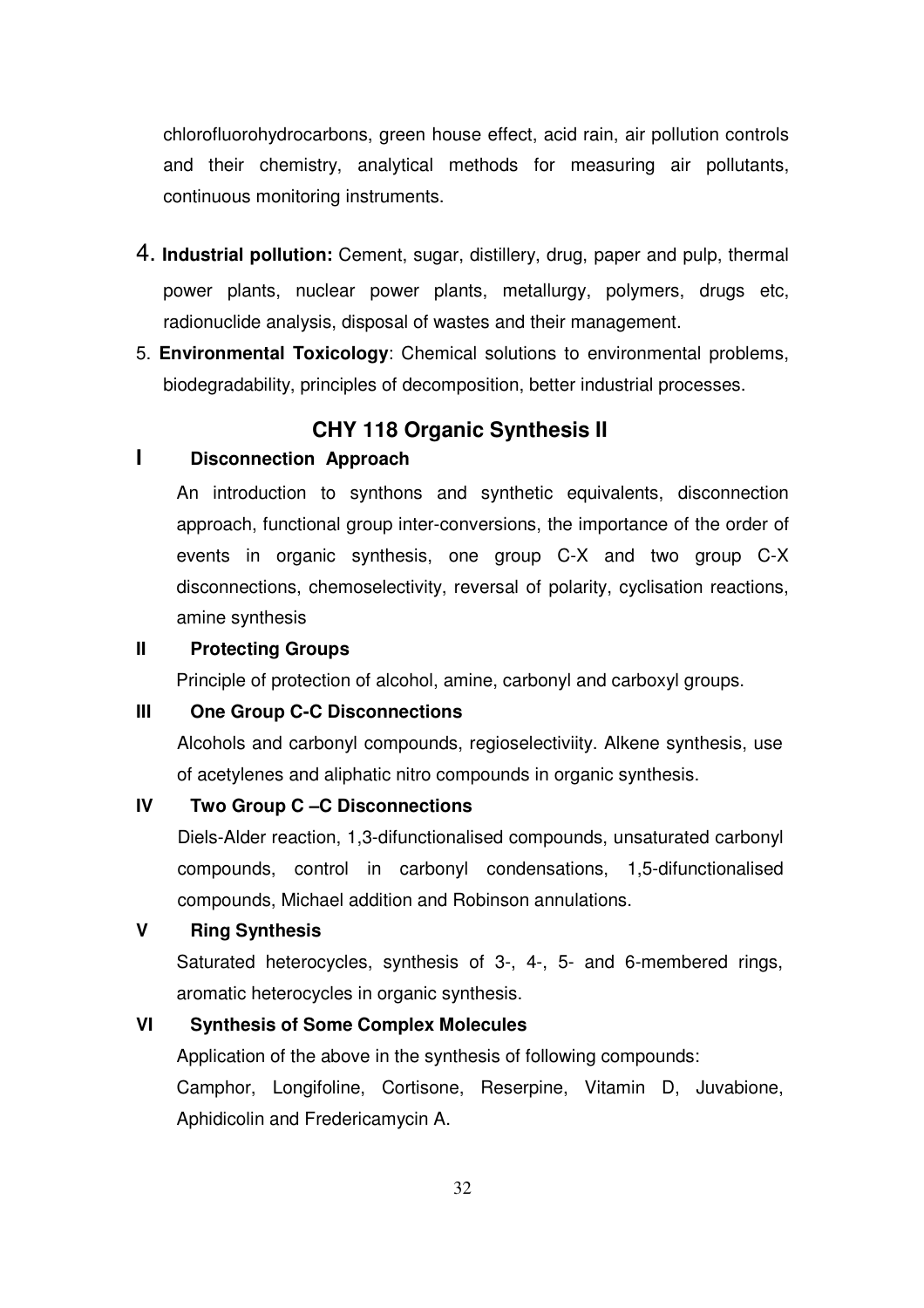## **BOOKS SUGGESTED**

- 1. Designing Organic Synthesis. S. Warren, Wiley.
- 2. Organic Synthesis- Concept, Methods and Starting Materials, J.Fuhrhop and G. Penzilli.n, Verlage VCH.
- 3. Some Modern Methods of Organic Synthesis. W. Carruthers, Cambridge Univ. Press',
- 4. Modern Synthetic Reactions, H.O.House, W. A. Benjamin,
- 5. Advanced Organic Chemistry: Reactions, Mechanisms and Structure. J. March. Wiley ..
- 6. Principles of Organic Synthesis. A. Norman and J. M. Coxon, Blackie Academic & Professional.

7 Advanced Organic Chemistry Part B, F. A. Carey and A. J. Sundberg, Plenum Press

# **CHY 119 Heterocyclic Chemistry**

## **I Nomenclature of Heterocycles**

Replacement and systematic nomenclature (Hantzsch - Widman system) for monocyclic, fused and bridged heterocycles.

## **II Aromatic Heterocycles**

General chemical behavior of aromatic heterocycles, classification (structural type), criteria of aromaticity (bond lengths, ring current and chemical shifts in 1 H NMR-spectra, empirical resonance energy, delocalization energy and Dewar resonance energy, diamagnetic susceptibility exaltations).

Heteroaromatic reactivity and tautomerism in aromatic heterocycles

## **III Non Aromatic Heterocycles**

Strain -bond angle and torsional strains and their consequences in small ring heterocycles.

Conformation of six-membered heterocycles with reference to molecular geometry, barrier to ring inversion, pyramidal inversion and 1,3-diaxial interaction.

Stereo-electronic effects - anomeric and related effects. Attractive interactions hydrogen bonding and intermolecular nucleophilic- electrophilic interactions

## **IV Heterocyclic Synthesis**

Principles of heterocyclic synthesis involving cyclization reactions and cycloaddition reactions.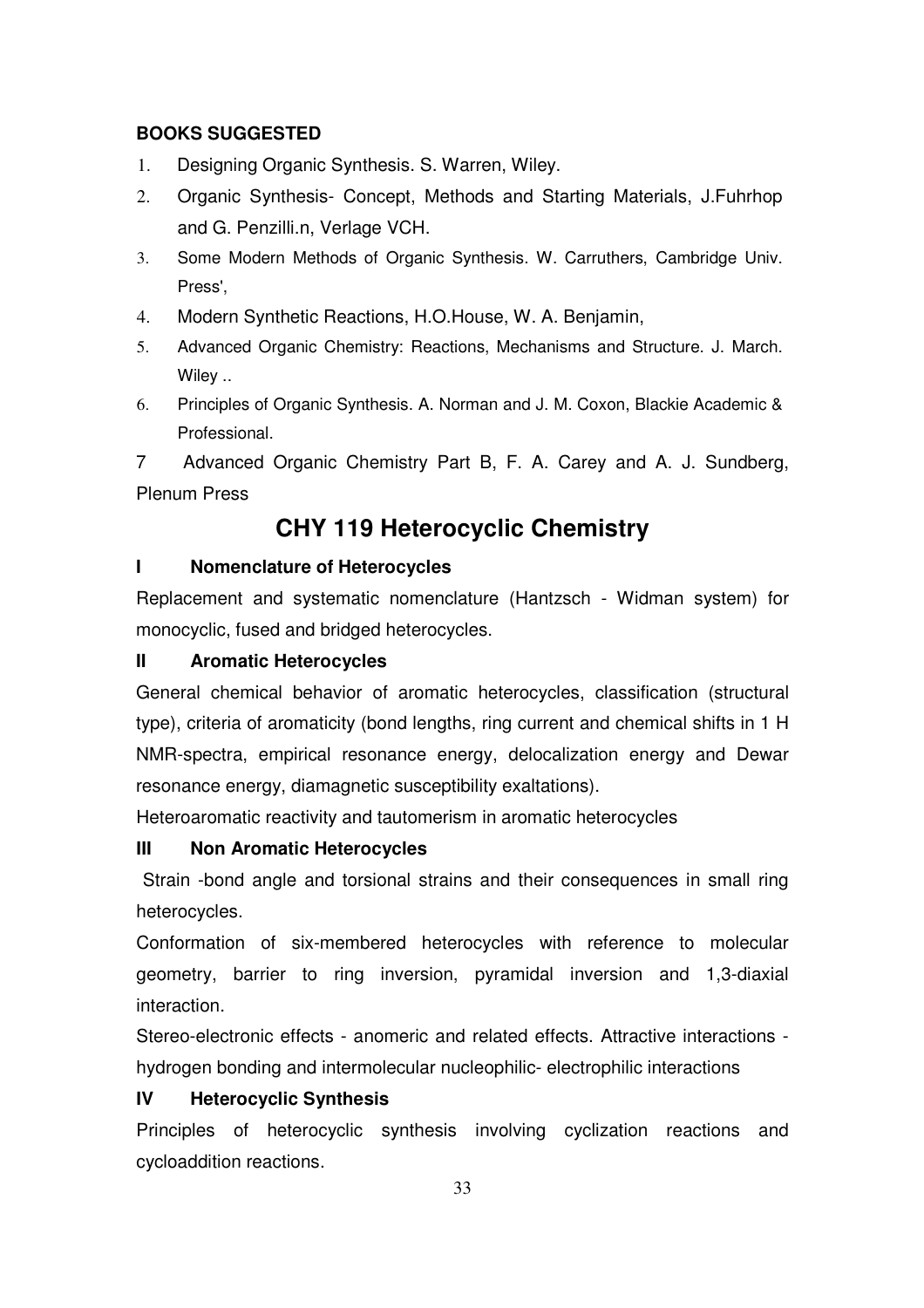## **V Small Ring Heterocycles**

Three-membered and four-membered heterocycles-synthesis and reactions of aziridines, oxiranes, thiiranes, azetidines, oxetanes and thietanes

## **VI Benzo Fused Five Membered Heterocycles**

Synthesis and reactions including medicinal applications of benzopyrroles, benzofurans and benzothiophenes

### **VII Mesoionic Heterocycles**

General classification, chemistry of some important meso-ionic heterocycles of type-A and B and their applications.

## **VIII Six Membered Heterocycles with One Heteroatom**

Synthesis and reactions of pyrylium salts and pyrones and their comparison with pyridinium & thiopyrylium salts and pyridones.

Synthesis and reactions of quinolizinium and benzopyrylium salts, coumarins and chromones

# **IX Six-Membered Heterocycles with Two or More Heteroatoms**

Synthesis and reactions of diazines, triazines, tetrazines and thiazines

## **X Seven and Large Membered Heterocycles**

Synthesis and reactions of azepines, oxepines, thiepines, diazepines,thiazepines, azocines, diazocines, dioxocines and dithiocines.

## **XI Heterocyclic System Containing P, As, Sb and B**

## **Heterocyclic rings containing phosphorus:**

 Introduction; nomenclature, synthesis and characteristics of 5- and 6 membered ring systems-phosphorinanes, phosphorines, phospholanes and phospholes.

## **Heterocyclic rings containing As and Sb:**

Introduction, synthesis and characteristics of S 5 and 6- membered ring systems.

## **Heterocyclic rings containing B:**

introduction. synthesis, reactivity and spectral characteristics of 3-,5- and 6- membered ring systems.

## **BOOKS SUGGESTED**:

1. Heterocyclic Chemistry, Vol 1-3, A. A. Gupta. M. Kumar and V. Gupta,